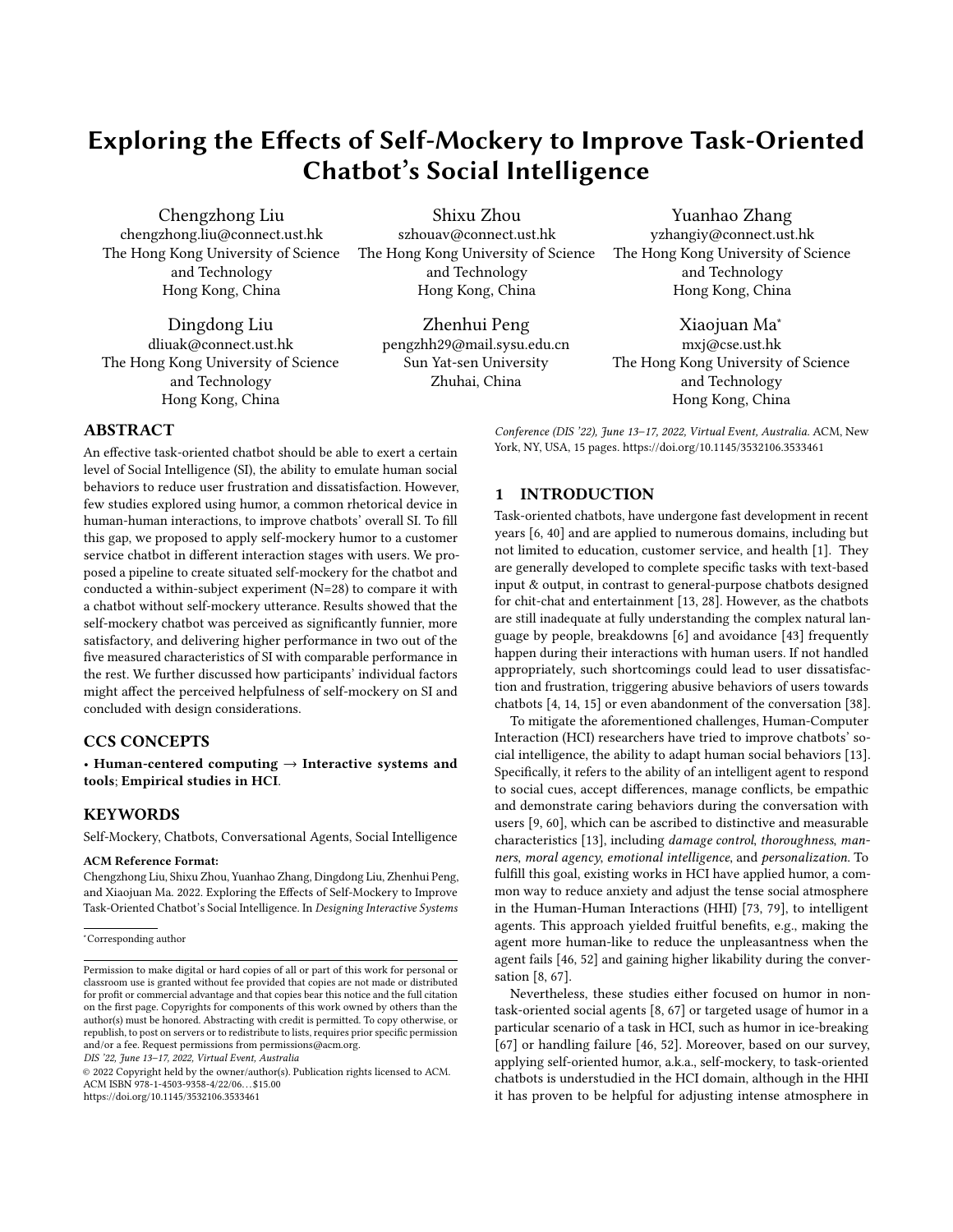communication, alleviating mental pressure, and amending participants' relationships [\[45\]](#page-13-6). Hence, it is worth exploring the effects of applying self-mockery to task-oriented chatbots to exhibit overall social intelligence across multiple scenarios around a task and alleviate the challenges they face in more general settings.

To this end, we proposed designing a self-mockery generation pipeline for task-oriented chatbots and testing it with a simulated real-world use case. Different from previous studies that focused primarily on only one (e.g., emotional intelligence [\[43\]](#page-13-2)) or a limited subset of these social intelligence characteristics [\[13,](#page-12-2) [21,](#page-13-7) [64,](#page-14-5) [71\]](#page-14-6), e.g., using iterative development with limited topics [\[64\]](#page-14-5), building vocabulary with specific community dialogues [\[62\]](#page-14-7), and manifesting the particular characteristic(s) specific to certain scenarios (i.e., dealing with abusive behaviors) [\[5\]](#page-12-8), we attempted to develop a consistent mechanism for the chatbot to address the overall improvement of its social intelligence [\[13\]](#page-12-2) which is potentially applicable to more general task scenarios. In this paper, we focused on exploring the following Research Questions (RQs):

- RQ1 How to design self-mockery language for task-oriented chatbots, and how does it affect users' overall satisfaction?
- RQ2 How do users perceive the overall effects of self-mockery and its helpfulness in different interaction stages towards task-oriented chatbots' social intelligence?
- RQ3 How do users' individual factors influence their perception of the social intelligence of the self-mockery chatbot?

As users often consider chatbots as AI applications [\[29,](#page-13-8) [61\]](#page-14-8), we followed the guideline of Human-AI interactions [\[2\]](#page-12-9) to customize the self-mockery language to be applied in a variety of common scenarios during task-related conversations, namely, greetings [\[57\]](#page-14-9), user challenge [\[43\]](#page-13-2), and handling failures [\[6\]](#page-12-0). To test the efficacy of self-mockery in manifesting social intelligence in task-oriented chatbots, we implemented a customer service chatbot with the  $RASA<sup>1</sup>$  $RASA<sup>1</sup>$  $RASA<sup>1</sup>$  platform as a research probe. We conducted a within-subject experiment (N=28) to evaluate its perceived social intelligence compared to a baseline chatbot without self-mockery. Results showed that compared to the baseline chatbot, the self-mockery chatbot was perceived as significantly funnier, more satisfactory, and with higher performance in damage control and emotional intelligence; it has comparable performance with the baseline in the rest of the measured characteristics of the social intelligence. As for the participants' individual factors, only the participants with a higher social orientation towards chatbots [\[39,](#page-13-9) [40\]](#page-13-0), i.e., preferring humanlike chatbots more, would better appreciate the helpfulness of selfmockery on all characteristics of social intelligence in all scenarios. In contrast, other measured individual factors such as service orientation [\[37\]](#page-13-10) and familiarity with the chatbot technology [\[6\]](#page-12-0) did not appear to have a significant impact on this perception. Finally, we concluded with design considerations to design self-mockery for task-oriented chatbots. We summarized our contributions as:

- The design and evaluation of the pipeline to generate selfmockery language for task-oriented chatbots.
- <span id="page-1-0"></span>• Empirical insights from a within-subject study to understand the factors that influence the perceived social intelligence of the task-oriented chatbots with self-mockery design.

#### 2 RELATED WORK

#### 2.1 Social Intelligence of Chatbots

In recent years, text-based conversational agents, a.k.a., chatbots, have increasingly gained popularity and deployed to various fields [\[6,](#page-12-0) [38,](#page-13-3) [39\]](#page-13-9). With the rapid development of chatbot technologies, people increasingly regard chatbots as social actors, calling the need to develop chatbots' social intelligence to meet people's expectations better [\[59\]](#page-14-10). Chatbots with social intelligence can better deal with some of the existing problems and challenges, including improving the HCI experience, solving possible failure in the face of breakdowns, and avoiding falling into deadlock when the chatbot cannot understand the user's input and respond to it correctly [\[13\]](#page-12-2).

According to the survey by Chaves et al., Social intelligence can be divided into six characteristics, damage control, thoroughness, manners, moral agency, emotional intelligence, and personalization [\[13\]](#page-12-2). Damage control refers to the ability of chatbots to deal with conflicts and failures [\[13\]](#page-12-2). Thoroughness is the ability of the chatbot to use language consistently and accurately [\[48\]](#page-13-11). Manners refer to whether the chatbot's dialogue habits in the conversation are polite [\[48\]](#page-13-11). Moral agency means whether the chatbot can have the correct view of right and wrong [\[7\]](#page-12-10). And emotional intelligence reflects the empathy and emotional expression ability of chatbot [\[60\]](#page-14-1). The final personalization represents whether the chatbot can self-adjust for different types of users and has the ability to serve different users and meet their preferences [\[22\]](#page-13-12).

Many previous studies have focused on improving the social intelligence of a particular aspect of the chatbot. For example, Toxtli et al. designed a chatbot for task management and found that chatbot needs to know when to talk, which can make it behave in a more polite and human-like way as well as improve the chatbot's social intelligence of manners [\[68\]](#page-14-11). In the work of Wallis et al., they improved the chatbot's ability to handle users' inappropriate and aggressive input by allowing the chatbot to withdraw from the conversation and keep silent, which helps demonstrate the chatbot's social intelligence of damage control [\[71\]](#page-14-6). Kumar et al. successfully improved the chatbot's social intelligence of emotional intelligence by using solidarity, agreement, and tension release utterances in their proposed chatbot, and made it more likable and acceptable in group chats [\[35\]](#page-13-13).

However, most of the aforementioned previous work only focused on limited characteristics of the chatbot's social intelligence, and few works studied how to improve multiple characteristics of the chatbot's social intelligence at the same time. Mariacher et al., whose work focused on both emotional intelligence and thoroughness, wrote text utterances based on social intelligence literature and used them as chatbot sentences to improve people's perception of the chatbot's social intelligence and the interpersonal humanchatbot interaction [\[44\]](#page-13-14). But in their work, they were trying to directly use the conversational language exhibiting social intelligence in the HHI as the template to write utterances for chatbots, which is not an easy way to implement and be applied to chatbots. Therefore, it is necessary to propose a new method that is more generalizable to improve chatbot's multiple characteristics of social intelligence all around.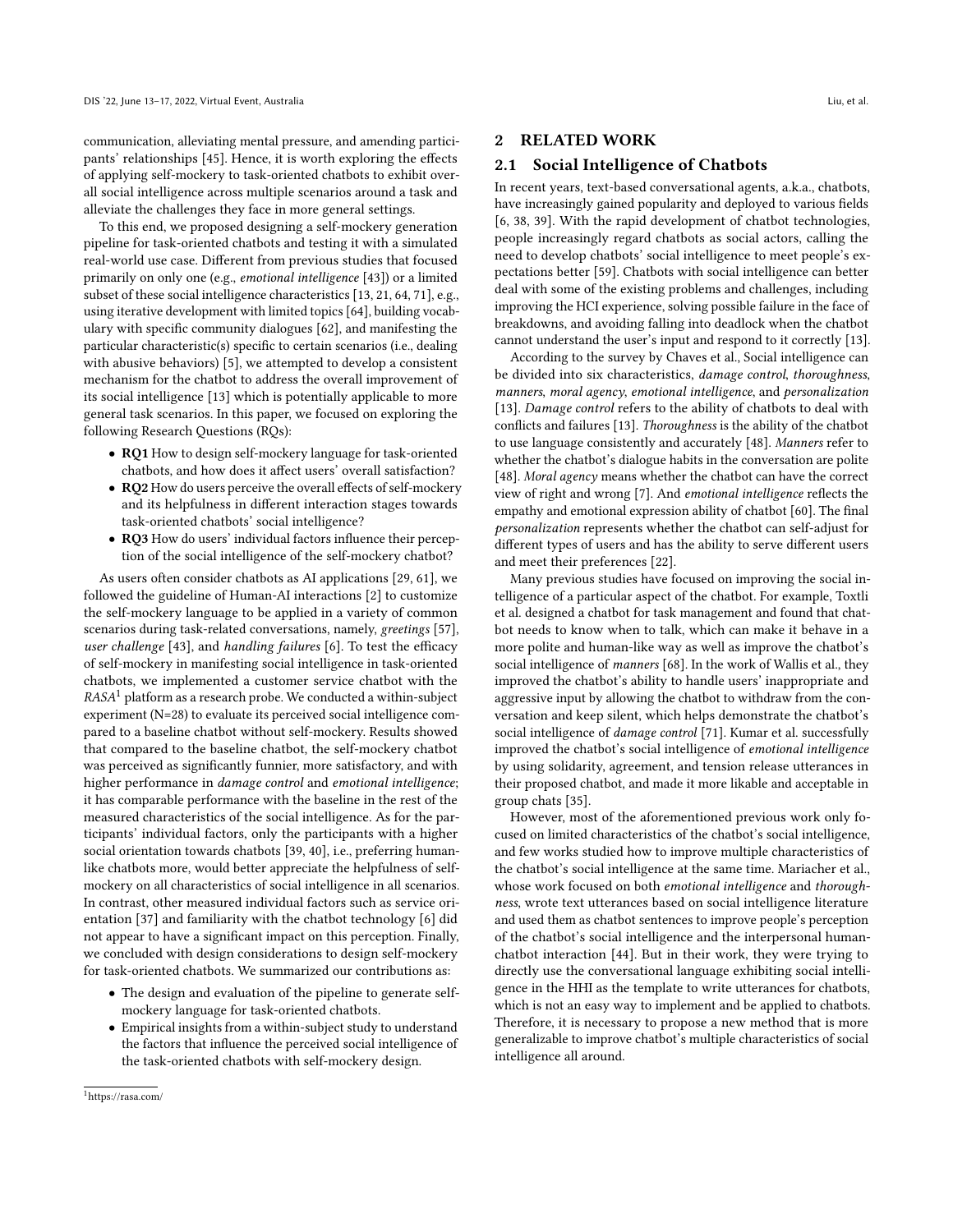<span id="page-2-1"></span>

Figure 1: The self-mockery language generation pipeline for chatbots.

#### 2.2 Self-Mockery Language

Self-mockery is a form of humor that banters on oneself [\[45\]](#page-13-6), which has been extensively studied and widely used in the HHI. Wen et al. argue that self-mockery could generally serve as a lubricant in social interactions and mediate the intense atmosphere [\[45\]](#page-13-6). A similar argument was also supported by Haugh's study, in which he proved that by self-deprecating (a.k.a., self-mockery), one could lower his/her place and position to reach a sense of "shared ordinariness" and promote communication and connection between strangers [\[25\]](#page-13-15). Also, Ungar et al. pointed out that self-mockery is a way of responding to the high expectations of others without losing dignity and politeness [\[69\]](#page-14-12).

In the previous work of human-chatbot interaction, humor was widely used and improved the performance of chatbot perceived by users. For example, Tae et al.'s work used canned jokes as robot's ice-breaking sentences, and robot with humorous ice-breaking was perceived as more approachable for the users and gained higher likeability [\[67\]](#page-14-4). Moreover, Mulder et al. found that humor can make an agent (e.g., chatbots, robots) seem more human-like when it fails, which, in consequence, can ease the interaction [\[49\]](#page-13-16).

However, in human-chatbot interaction, few works focused on investigating the benefits of applying self-oriented humor, a.k.a., self-mockery. Mirnig et al. used humor in robots and found that self-mockery forms of humor are rated significantly higher than aggressively schadenfreude ones when it comes to robot likeability, yet they only emulated the self-mockery of the robots via the sound of laugh [\[46\]](#page-13-4). Furthermore, most of the work related to humor in human-chatbot interaction only focuses on applying humor in a

specific scenario, like when ice-breaking [\[67\]](#page-14-4) and when chatbot fails [\[49\]](#page-13-16). Therefore, it is worth investigating the application of selfmockery humor into chatbots and a general design for self-mockery in various scenarios.

#### <span id="page-2-2"></span>3 SELF-MOCKERY DESIGN

Following the guideline of Human-AI interactions summarized by [\[2\]](#page-12-9), the interaction between user and chatbot can be concluded in four stages, namely, initially, during interaction, when wrong, and over time. Most of the commercially available task-oriented chatbots in business, such as *Bolt by Zoom*<sup>[2](#page-2-0)</sup>, are designed only to interact with the user to complete a task in a relatively short time [\[26,](#page-13-17) [51,](#page-13-18) [76\]](#page-14-13). We therefore did not include the interaction stage over time in our self-mockery design and correspondingly did not measure personalization, a characteristic of the chatbot's social intelligence generally manifested in long-term interactions [\[13,](#page-12-2) [39\]](#page-13-9).

For the self-mockery language generation, we followed the previous survey [\[54\]](#page-13-19) to explore both the Retrieval-Based method [\[77\]](#page-14-14) and the Generation-Based method [\[63\]](#page-14-15), two common methods that are pervasively used by the task-oriented chatbots [\[65\]](#page-14-16). After we attempted the two methods, we concluded that the Retrieval-Based method is not feasible to generate self-mockery for chatbots due to the sparsity of the appropriate self-oriented humor candidate sentences. Moreover, we could not find available Natural Language Processing (NLP) methods that can generate usable humorous utterances for chatbots on a large scale [\[3,](#page-12-11) [27,](#page-13-20) [36\]](#page-13-21) to fulfill the demand of the Retrieval-Based method. Therefore, we adopted the

<span id="page-2-0"></span><sup>2</sup>https://zoom.us/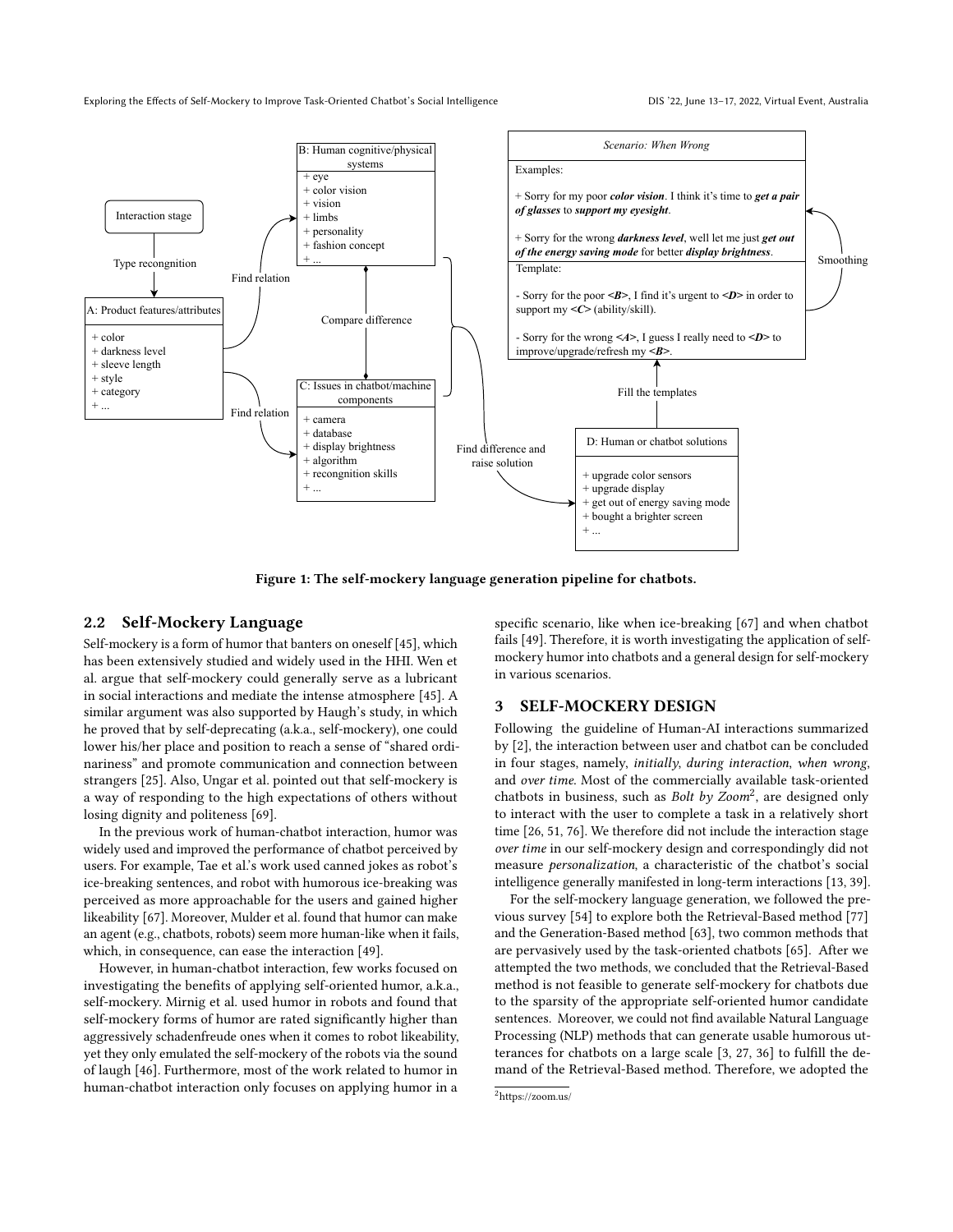| Scenario          | Component A    | Component <b>B</b>          | Component C                    | Component D                        |  |  |
|-------------------|----------------|-----------------------------|--------------------------------|------------------------------------|--|--|
| Initially:        | task           | facial expression           | limited facial expression      | show a big smile                   |  |  |
| Greetings         |                | human body<br>no human body |                                | try on                             |  |  |
|                   |                | human language              | hard to catch                  | showing difficulties               |  |  |
| During            | verbal abuse   | tiredness                   | lack of battery                | complain on no time to rest        |  |  |
| Interaction: User |                | got a fever                 | overheat                       | cool down                          |  |  |
| Challenges        |                | language comprehen-         | language learning              | more efforts in learning human     |  |  |
|                   | avoidance      | sion                        |                                | language                           |  |  |
|                   |                | boring language             | lack of humor                  | tell a joke                        |  |  |
|                   | color          | vision                      | color sensor                   | upgrade color sensors              |  |  |
| When Wrong:       | darkness level | vision                      | display brightness             | end energy saving mode             |  |  |
|                   |                | vision                      | display brightness             | buy a brighter screen              |  |  |
|                   | sleeve length  | vision                      | camera                         | buy a better camera                |  |  |
|                   |                | limbs                       | do not have limbs              | learn by feedback                  |  |  |
| Handling          | style          | vision                      | database                       | need to lean more knowledge        |  |  |
| Failures          |                |                             |                                | about fashion                      |  |  |
|                   |                | personality                 | do not have robot of different | get out of the assembly line to    |  |  |
|                   |                |                             | style                          | learn about personality            |  |  |
|                   |                | vision                      | camera                         | buy a pair of glasses              |  |  |
|                   |                | classification skills       | database                       | update the commodity labels        |  |  |
|                   | category       | classification skills       | classification algorithm       | switch to a more advanced classi-  |  |  |
|                   |                |                             |                                | fication algorithm                 |  |  |
|                   |                | feet                        | never wear shoes before        | learn by feedback                  |  |  |
|                   | shoe upper     | fashion concept             | database                       | take a look at some latest fashion |  |  |
|                   |                |                             |                                | magazines                          |  |  |

<span id="page-3-3"></span>Table 1: Examples of self-mockery components selection for different scenarios: Greetings, User Challenge, and Handling Failures.

Generation-Based method with designed templates and corresponding components.

#### 3.1 Retrieval-Based Method

The retrieval-based method is to select an existing sentence for a chatbot in response to user input from a pre-compiled repository [\[54,](#page-13-19) [77\]](#page-14-14). Therefore to support the self-mockery utterances of the chatbot, we selected the "Short-joke-dataset"<sup>[3](#page-3-0)</sup> as the candidate pool of the self-mockery. The dataset contains 2950 punchlines and was initially extracted from Reddit<sup>[4](#page-3-1)</sup>. Two researchers independently read through all the punchlines to mark the appropriate self-mockery candidates, and they discussed to conclude 33 punchlines available for the self-mockery construction. They further extended their search to numerous non-academic blogs such as *"Funny Self-Deprecating Quotes and Caption Ideas"*[5](#page-3-2) and applied a similar process in selecting potential self-mockery sentences applicable for chatbots. Eventually, 140 potential self-mockery sentences for the chatbot were collected.

However, this method was far from satisfactory. Firstly, researchers generated annotations on a sentence-by-sentence basis, which was time-consuming and prone to bias as people would subjectively perceive humor in the HCI with diverse manners [\[50\]](#page-13-22). Secondly, the proportion of the potential self-mockery sentences in the collected humor dataset was merely around 1%, and thus unlikely to provide

adequate coverage to the possible cases that the chatbot may face. Besides, according to the observation from the researchers, the collected joke sentences generally mocked human features such as laziness and body shape, which tended to be offensive, and even related to sexual harassment or discrimination. To sum up, most of them cannot be adopted by task-oriented chatbots directly without heavy rephrasing and modification.

# <span id="page-3-4"></span>3.2 Generation-Based Method with Designed Template

The generation-based method aimed to compile a new sentence to respond to user input, which is generally more robust than the retrieval-based method if properly designed [\[54,](#page-13-19) [63\]](#page-14-15). To effectively apply this method, we proposed to create templates based on theories of self-mockery in the HHI. According to Ungar et al., self-mockery is to make jokes about oneself based on one's weakness [\[69\]](#page-14-12). Then we assumed that mocking on the perceived difference between agents (chatbots, robots, etc.) and humans could be a practical way to achieve the effects of the self-mockery for chatbots. Based on this assumption, we drafted a systematic way of generating self-mockery sentences for chatbot, which was to construct four components first and then fill them into the designed templates for different scenarios (see section [3.3\)](#page-4-0). Specifically, the four components to be applied in the templates would be:

A Task related details

B Human cognitive/physical systems

<span id="page-3-1"></span><span id="page-3-0"></span> $^3$ https://github.com/amoudgl/short-jokes-dataset/blob/master/data/onelinefun.csv <sup>4</sup>https://www.reddit.com/

<span id="page-3-2"></span><sup>5</sup>https://turbofuture.com/internet/Funny-Self-Deprecating-Caption-Ideas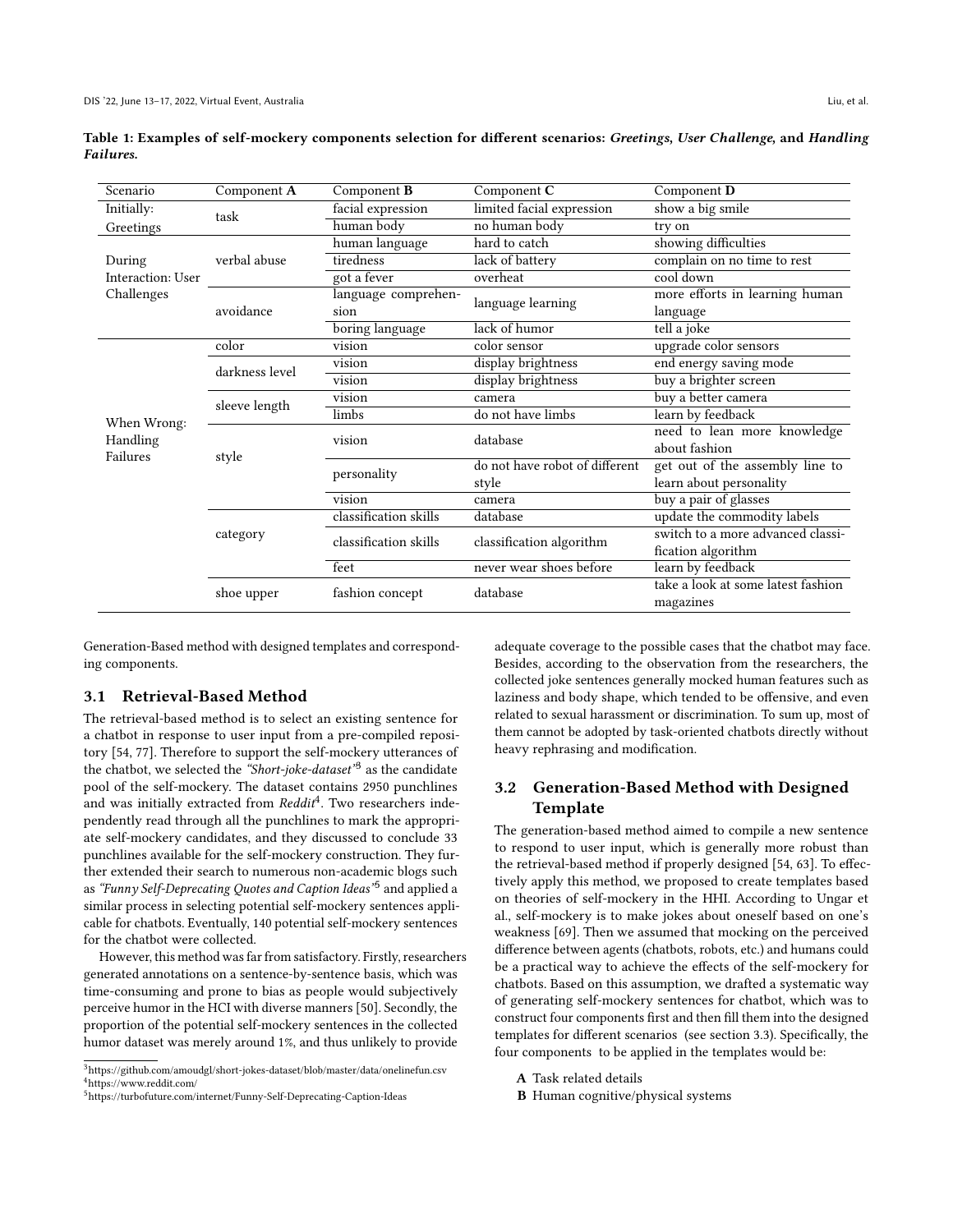Table 2: Self-mockery templates and generated examples (refer to Table [5](#page-6-0) for Component A selection).

<span id="page-4-1"></span>

| Scenario                                | Templates                                                                                                                                                                                                                  | Examples                                                                                                                                                                                                                              |  |  |
|-----------------------------------------|----------------------------------------------------------------------------------------------------------------------------------------------------------------------------------------------------------------------------|---------------------------------------------------------------------------------------------------------------------------------------------------------------------------------------------------------------------------------------|--|--|
| Initially:<br>Greetings                 | Welcome! This is <bot_name> from <busi-<br>NESS_NAME&gt;. It's so nice to meet you. &lt; C&gt;, but I<br/>can already imagine the smile on your face when <a>!</a></busi-<br></bot_name>                                   | Welcome! This is <bot_name> from <busi-<br>NESS_NAME&gt;. It's so nice to meet you. My facial<br/>expressions are limited, but I can already imagine the<br/>smile on your face when you put your new shoes on!</busi-<br></bot_name> |  |  |
|                                         | Greetings! This is <bot_name> from <busi-<br>NESS_NAME&gt;. I'm your shopping guide who <c>,<br/>but I certainly know <a>! How can I help you today?</a></c></busi-<br></bot_name>                                         | Greetings! This is <bot_name> from <busi-<br>NESS_NAME&gt;. I'm your shopping guide who doesn't<br/>have human body to put clothes on, but I certainly<br/>know what suits you best! How can I help you today?</busi-<br></bot_name>  |  |  |
| During<br>Interaction: User             | Please not be that mean. I have been <b>. <d>.</d></b>                                                                                                                                                                     | Please not be that mean. I have been working so long<br>that I think I got a fever. I really need to cool down<br>my brain for computation.                                                                                           |  |  |
| Challenge                               | Sorry, it seems <b>. <d>.</d></b>                                                                                                                                                                                          | Sorry, it seems the evolution of human language is<br>so fast that make the spinning speed of my processor<br>hard to catch.                                                                                                          |  |  |
|                                         | <silence_breaking>. Just to be sure that it is not<br/>me that <math>\langle D \rangle</math>.</silence_breaking>                                                                                                          | Still there? Just to be sure that it is not me that over-<br>whelmed by human language.                                                                                                                                               |  |  |
| When Wrong:<br><b>Handling Failures</b> | Sorry for the wrong <a>, I guess I really need to <d><br/>to improve/upgrade/refresh my <b>.<br/>Sorry for the poor <b>, I find it's urgent to <d> in<br/>order to support my <c> (ability/skill).</c></d></b></b></d></a> | Sorry for my poor color vision. I think it's time to get<br>a pair of new glasses to support my sensors on<br>detecting colors.                                                                                                       |  |  |
|                                         | Sorry for the wrong $\langle A \rangle$ , well let me just $\langle D \rangle$ for<br>better $<\mathbb{C}$ .<br>Sorry for that, I don't have <b> like human so please<br/>allow me to <d> to get a concept of it.</d></b>  | Sorry for the wrong darkness level, well let me just<br>get out of the energy saving mode for better display<br>brightness.                                                                                                           |  |  |
|                                         | Sorry for that, $I < C$ so I need to $ID$ to get some<br>common knowledge of the <a>.</a>                                                                                                                                  | Sorry for that, I have never worn shoes before, so I<br>need to learn by feedback to get some common knowl-<br>edge of the shoe category.                                                                                             |  |  |

C Issues in chatbot/machine components

D Human or chatbot solutions

Accordingly, the total pipeline would be: 1) selecting the specific features and corresponding cognitive systems to mock and generate relative components from  $A$  to  $D$ ,  $2)$  adapting and filling these phrases to the pre-defined templates for different scenarios, and 3) rephrasing the generated sentences to make them more consistent. Figure [1](#page-2-1) demonstrates the entire self-mockery generation pipeline. Table [1](#page-3-3) lists the example components for self-mockery generation with the Generation-Based method.

#### <span id="page-4-0"></span>3.3 Self-Mockery Scenario Construction

For each interaction stage [\[2\]](#page-12-9), we constructed a scenario suitable to apply self-mockery, and validated them with the design guidelines

<span id="page-4-2"></span>Table 3: Frequent components to be explicitly used.

| Scenario                               |  |  |
|----------------------------------------|--|--|
| Initially: Greetings                   |  |  |
| During Interaction: User<br>Challenges |  |  |
| When Wrong: Handling<br>Failures       |  |  |

of the conversational agents to ensure no conflicts [\[78\]](#page-14-17). To be specific, three researchers who are experienced in chatbot interaction (all interacted with chatbots at least once a week) derived suitable application scenarios of the self-mockery based on practical purposes of applying self-mockery in the HHI [\[45\]](#page-13-6). They discussed to match the purposes to the interaction stages. They further verified the matching with the existing literatures to rigorously structure the self-mockery application scenarios and correspondingly surveyed the potential benefits in the HHI. The selected scenarios are (see section [3.3.1](#page-5-0) - [3.3.3](#page-5-1) for details):

- Greetings [\[57\]](#page-14-9): reduce the social distance in ice-breaking [\[69\]](#page-14-12).
- User challenge [\[43\]](#page-13-2): facilitate emotional well-being when being cursed [\[32\]](#page-13-23).
- Handling failures [\[6,](#page-12-0) [37\]](#page-13-10): lighten the tense atmosphere when apologizing [\[45\]](#page-13-6).

The scenarios echo the interaction stages initially, during interaction, and when wrong. Table [2](#page-4-1) lists the templates and the generated self-mockery phrases of the three designed scenarios, matching the example components listed in Table [1.](#page-3-3) In addition, selecting all components from A to D could support a better understanding of the generated self-mockery, but not all components were required to be explicitly mentioned during the conversation (see Table [3](#page-4-2) for details).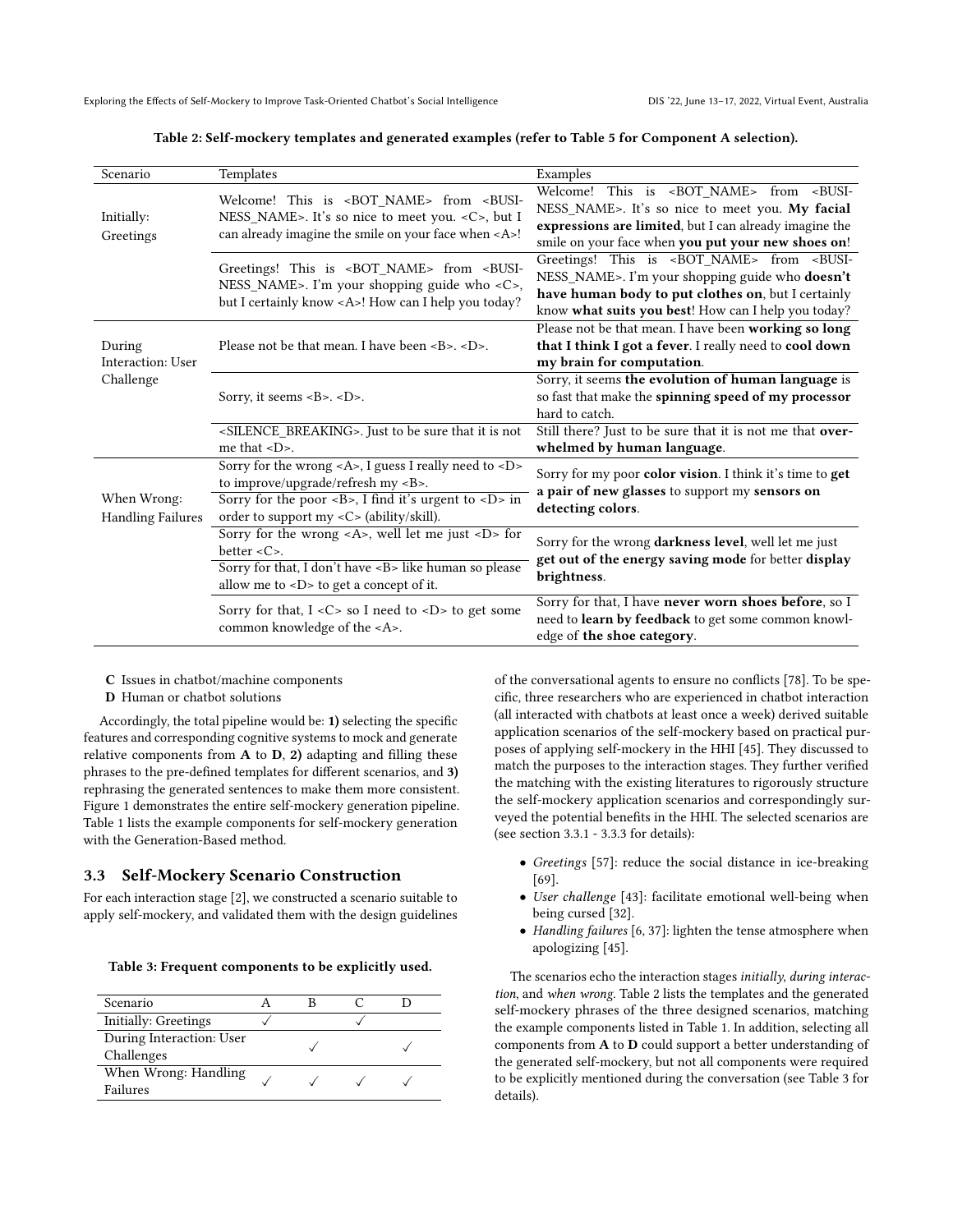<span id="page-5-4"></span>

Figure 2: The chatbot interaction logic (with self-mockery).

<span id="page-5-0"></span>3.3.1 Initially: Greetings. For the greeting, previous work pointed out that chatbots with interesting ice-breaking would be more pleasing to users [\[67\]](#page-14-4). Expectation management is also an excellent way to improve user experience, especially conducted at the beginning [\[50,](#page-13-22) [52\]](#page-13-5). Hence, based on common greeting sentences in the HHI, we added self-mockery elements derived from mapping the chatbot's inability (Component C) to task-related background (Component A).

3.3.2 During Interaction: User Challenge. Previous work revealed that using submissive characters and tones could make the agents more emotionally intelligent when dealing with the user challenges, i.e., verbal abuse and avoidance [\[43\]](#page-13-2). Thus, we applied self-mockery in a submissive way by resembling the human uneasiness (Component B) associated with the machine solutions (Component D).

<span id="page-5-1"></span>3.3.3 When Wrong: Handling Failures. According to the design guidelines [\[78\]](#page-14-17) for this interaction stage, the chatbots should supply users explanations on why the task could not be completed, which usually incurs task context information. Consequently, we focused on the idea of "make fun of oneself", which means the chatbot would apply self-mockery based on the specific aspect that the chatbot gets wrong. In our simulated online shopping context to evaluate selfmockery, such errors are generally unsuitable recommendations related to product features such as color or style (see section [4.1\)](#page-5-2). Therefore, the self-mockery generation in this scenario would start

with the task-related information (Component A), i.e., product features, and followed with other components accordingly.

#### <span id="page-5-5"></span>4 CHATBOT IMPLEMENTATION

We implemented our self-mockery chatbot and the baseline chatbot with  $RASA^6$  $RASA^6$ , a leading conversational AI platform. To evaluate the self-mockery design on task-oriented chatbots, we simulated an online shopping context where the chatbot served as a shopping guide (gender-neutral), one of the most common real-world applications of the task-oriented chatbots [\[81\]](#page-14-18). Integrating such chatbots to conduct customer service is a common approach for the increasingly popular online shopping platforms, and there is a critical need for them to improve user experience [\[26\]](#page-13-17).

#### <span id="page-5-2"></span>4.1 Product Warehouse for the Chatbot

Inspired by the work of Peng et al. [\[53\]](#page-13-24), we collected a suit shirt and a pair of sneakers in unisex style from an online shopping platform as our target products. To fully build a virtual "warehouse" for our customer service chatbot, we further collected other relevant product images concerning different product attributes, e.g., style, category, etc. We also used image processing techniques to modify other features, such as color, darkness level, etc. To this end, for each product (suit shirt and shoes), we created 16 alternatives (=  $2^4$ ,

<span id="page-5-3"></span><sup>6</sup>https://rasa.com/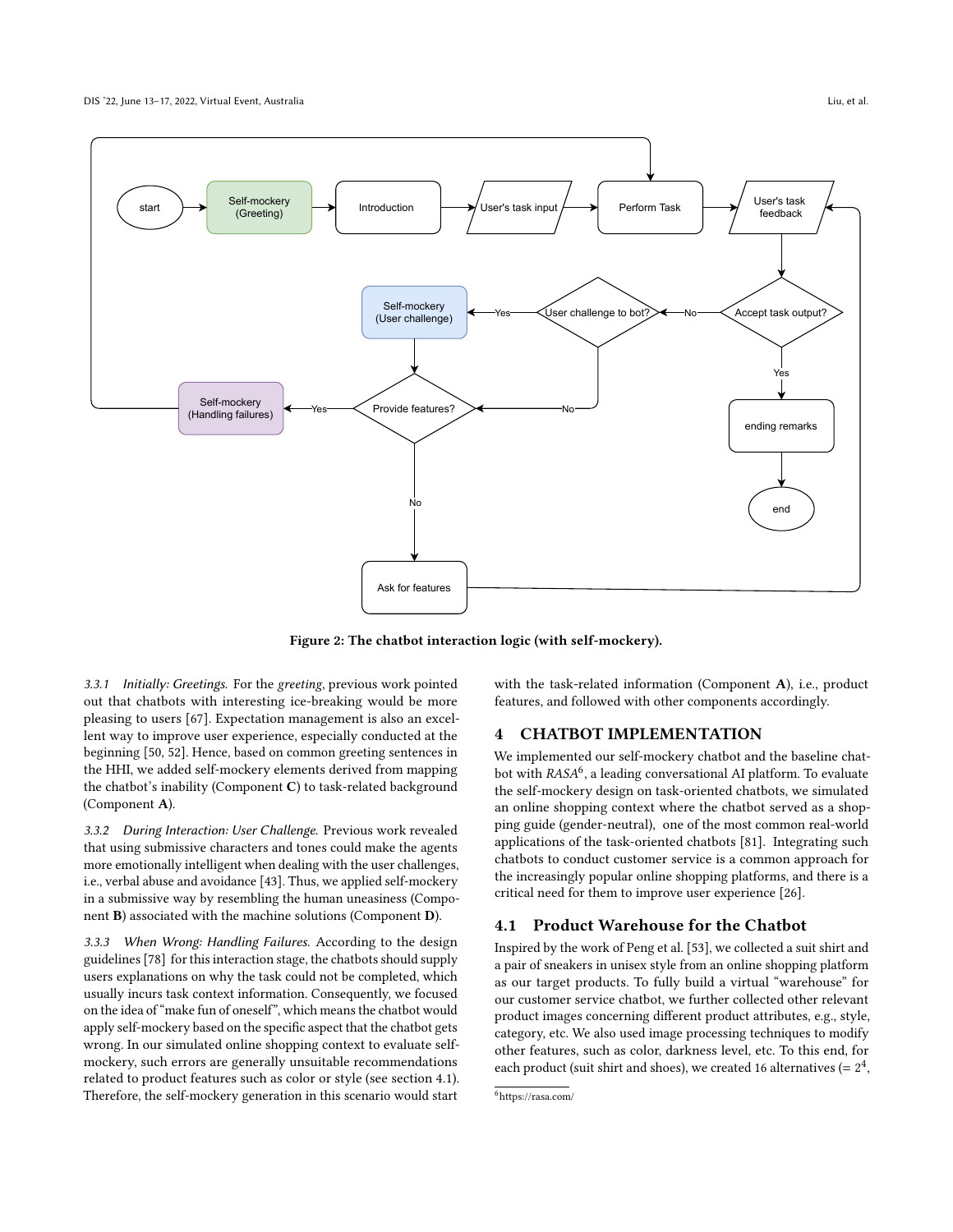| Scenario                 | Baseline                                              | Self-mockery                                                              |  |  |  |  |
|--------------------------|-------------------------------------------------------|---------------------------------------------------------------------------|--|--|--|--|
|                          |                                                       | Welcome! This is your shopping guide of the store. It's so nice to meet   |  |  |  |  |
| Initially:               | Welcome! This is your shopping<br>guide of the store. | you. My facial expressions are limited, but I can already imagine the     |  |  |  |  |
| Greetings                |                                                       | smile on your face when you put on your new shoes!                        |  |  |  |  |
|                          | Greetings! This is your shopping                      | Greetings! This is your shopping guide of the store. I don't have human   |  |  |  |  |
|                          | guide of the store.                                   | body to put clothes on, but I certainly know what suits you best!         |  |  |  |  |
|                          | I didn't get that. Could you try                      | Still there? Just to be sure that it is not me that overwhelmed by human  |  |  |  |  |
| During                   | again?                                                | language.                                                                 |  |  |  |  |
| Interaction: User        | I didn't get that. Could you try to                   | Oops, the evolution of human language is so fast that makes the spin-     |  |  |  |  |
| Challenge                | rephrase it?                                          | ning speed of my chips hard to catch.                                     |  |  |  |  |
|                          | That's not nice.                                      | Yeah, so I do not have any salary for working all day long, how poor      |  |  |  |  |
|                          |                                                       | am I!                                                                     |  |  |  |  |
|                          | I don't know how to respond to                        | Please don't be that mean. I have been working so long that I think I     |  |  |  |  |
|                          | that.                                                 | got a fever. I really need to cool down.                                  |  |  |  |  |
|                          | Sorry for the poor eye sight                          | Sorry for the poor eye sight, I find it's urgent to buy a better camera   |  |  |  |  |
| When Wrong:              |                                                       | in order to support my color sensor ability.                              |  |  |  |  |
| <b>Handling Failures</b> | Sorry for the wrong color                             | Sorry for the wrong color, I guess I really need to buy a pair of glasses |  |  |  |  |
|                          |                                                       | to improve my color vision.                                               |  |  |  |  |
|                          | Sorry for the wrong shoe upper                        | Sorry for the wrong shoe upper, I guess I really need to take a look at   |  |  |  |  |
|                          |                                                       | the latest shoes product to refresh my fashion concept.                   |  |  |  |  |
|                          | Sorry for the wrong category                          | Sorry for the wrong category, I guess I really need to learn more about   |  |  |  |  |
|                          |                                                       | the commodity labels to improve my classification skills.                 |  |  |  |  |

<span id="page-6-1"></span>Table 4: Selected comparison of the baseline chatbot's language and the corresponding self-mockery language.

#### Table 5: Simulated product warehouse

<span id="page-6-0"></span>

| <b>Suit Shirt</b> | Color | <b>Darkness</b> | <b>Sleeve Length</b> | <b>Style</b> |  |
|-------------------|-------|-----------------|----------------------|--------------|--|
| Target Value      | Blue  | Dark            | Long                 | Formal       |  |
| Confusing Value   | Red   | Light           | <b>Short</b>         | Informal     |  |
| <b>Sneaker</b>    | Color | <b>Darkness</b> | <b>Shoe Upper</b>    | Category     |  |
| Target Value      | Blue  | Light           | High                 | Sneaker      |  |
| Confusing Value   | Red   | Dark            | Low                  | Leather      |  |

4 attributes each containing one target value and one not) to cover all possible product images to show during the interaction when needed. Details of the product profiles with different attributes can be found in Table [5.](#page-6-0)

### 4.2 Interaction Logic with Self-Mockery Chatbot

When users triggered the chatbot, it would send greetings containing self-mockery to users and prompt them to describe what they want to buy. The user input was open-ended without any restrictions, and the chatbot would therefore try to infer the user intent and see if it matched the pre-trained model, a feature powered by RASA. The chatbot would prompt the users to describe product attributes more accurately if no specific user intention were identified. The chatbot would then display the matched product picture three seconds after the text message was sent to better build user perception towards the chatbot's language. In order to ensure the self-mockery language has gained enough exposure to the users, the chatbot would only identify one most closed attribute that deviates from the users' desired value and correct only this value in the product picture displayed in response to each user input.

In this way, the chatbot could present several rounds of different product pictures and send messages containing self-mockery for handling failures accordingly before reaching the correct product. When the user performed user challenge to the chatbot, such as verbal abuse or avoidance [\[6,](#page-12-0) [30\]](#page-13-25), the chatbot would respond with self-mockery designed for this scenario. Considering that some users might not impose the user challenge to the chatbot even if they were dissatisfied, we created a **Complain** button that would appear after the chatbot failed to fetch the right product for them, making it more accessible to conduct user challenge. After pressing the  $\overline{\text{Complain}}$  button, a message "Stupid chatbot!" would be automatically sent from the user side, an approach that had been proved to be an indirect but truthful way to measure user perception related to user challenge [\[43\]](#page-13-2). In addition, to free users from the potential endless loop to interact with the chatbot, we also designed a Transfer to Human bottom that appeared after the third failure such that they could opt to click the button to end the conversation by then. Figure [2](#page-5-4) demonstrates the logic flow of the chatbot as described above.

#### 4.3 Baseline Chatbot Language

We implemented the baseline chatbot with exactly the same interactive logic except for the self-mockery language to make the evaluation fair. Four researchers tested several real world chatbots, such as those on Facebook and Amazon, to gain experience on how existing chatbots interacted with users without self-mockery in different scenarios. They further discussed and concluded the language of the baseline chatbot in different scenarios, namely greetings, user challenge, and handling failures. Table [4](#page-6-1) illustrates the comparison of the baseline and the self-mockery chatbot languages.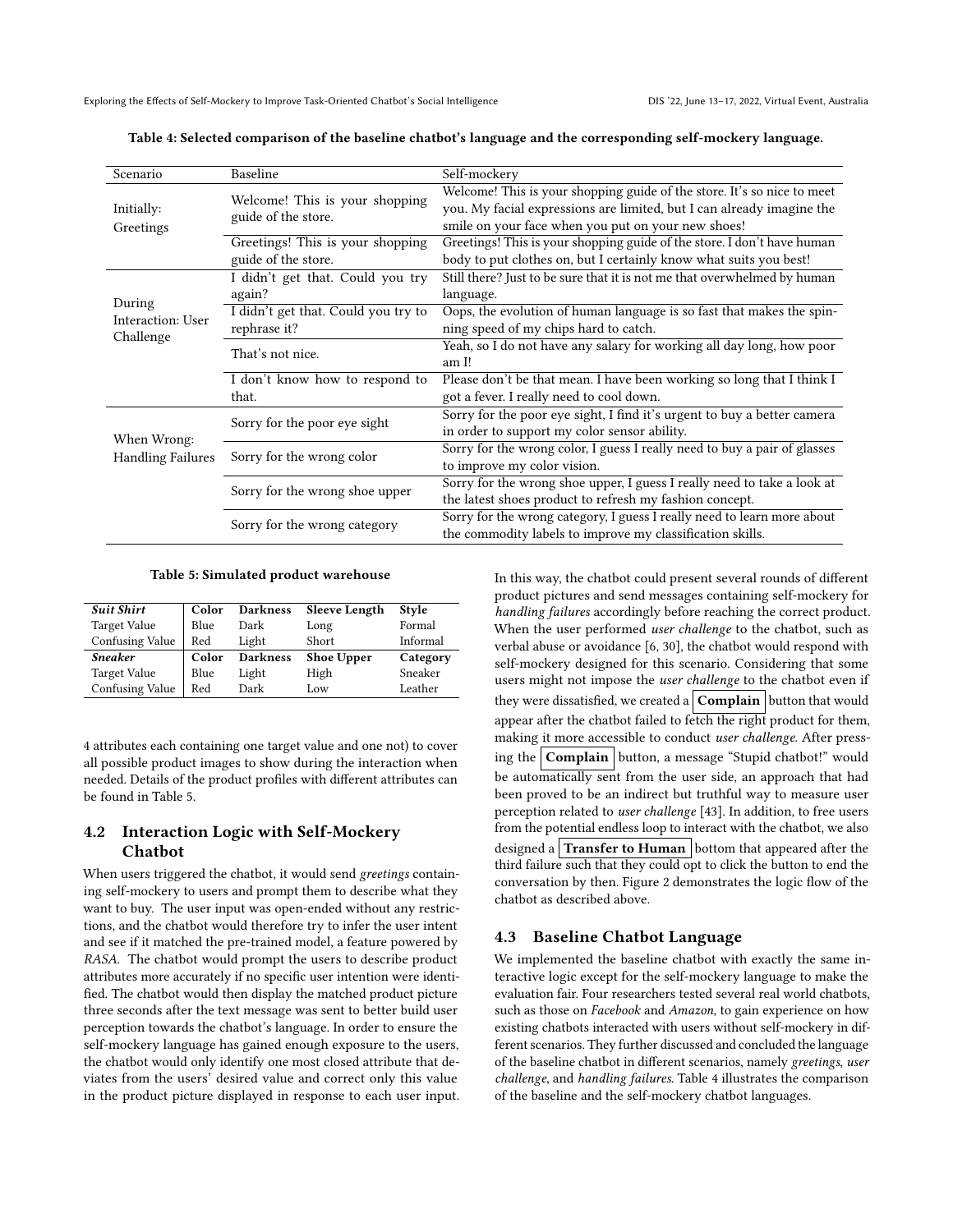In scenario greetings, the baseline chatbot only provided concise information and brief openings, similar to most of the chatbots we tested, while our self-mockery robot started by kicking off with self-mockery. For the user challenge scenario, the baseline chatbot either showed a sense of confusion or refused to respond to the abusive behaviors of users. In fact, only a few of the tested commercial chatbots directly pointed out that the users were not with appropriate behaviors or used engaging words to ask the users to rephrase. In contrast, the self-mockery chatbot would try to exert self-mockery to smooth the atmosphere. For the handling failures scenario, the baseline chatbot generally apologized after making mistakes but presented no signs of remedy or further instructions, while the self-mockery chatbot would mock itself on relevant issues (see section [3.3.3\)](#page-5-1). In summary, to make it representative in general cases, we designed the language of the baseline chatbot to incorporate as many of the essential features of the commercial chatbots as possible.

#### 5 EVALUATION

To answer RQ1 and RQ2, we conducted the hypothesis testings. To further address RQ2, we compared the perceived helpfulness of adapting self-mockery for the chatbot in different scenarios towards individual characteristics of social intelligence. Finally, we conducted regression analyses to understand the impact of individual factors on their perception towards the effectiveness of incorporating self-mockery on the chatbot's social intelligence for RQ3.

#### <span id="page-7-0"></span>5.1 Hypotheses and Measurements

In the HHI, self-mockery is a kind of humor which helps to increase the positive emotions between people [\[17\]](#page-13-26). To trigger such effects, self-mockery language should be funny enough [\[45\]](#page-13-6). If done appropriately, it can also enhance the emotional solidarity and sense of identity with others [\[69\]](#page-14-12). Hence, successful self-mockery language can improve social intelligence in the HHI, which is defined as the ability of an individual to perform appropriate social behaviors in order to achieve expected goals [\[9\]](#page-12-6). Therefore, to evaluate the selfmockery language for the task-oriented chatbot, we hypothesized that (all measured in standard 7-point Likert scale, where 1 for the most negative impression and 7 for the most positive):

- H1 Compared to the baseline chatbot, language used by the self-mockery chatbot is significantly funnier [\[45\]](#page-13-6) (H1a), but appropriateness [\[69\]](#page-14-12) does not have a significant difference. (H1b).
- H2 Compared to the baseline chatbot, users' overall satisfaction level [\[58\]](#page-14-19) is significantly improved such that they were more satisfied with the self-mockery chatbot (H2a) and inclined to use the self-mockery chatbot again (H2b).
- H3 Compared to the baseline chatbot, all measured characteristics of the social intelligence [\[13\]](#page-12-2), to be specific, damage control (H3a), thoroughness (H3b), manners (H3c), moral agency (H3d), and emotional intelligence (H3e), are significantly improved in the self-mockery chatbot.

To sum up, the hypothesis testings on users' perceptions towards the languages of  $(H1)$ , the satisfaction with interactions with

(H2), and the social intelligence of (H3) are conducted on chatbots with/without self-mockery.

#### 5.2 Participant and Procedure

With the approval of our institution's IRB, we recruited 28 participants (10 Female, 15 Male, 3 Not Available; Age:  $Mean = 21.07$ ,  $S.D. =$ 1.49) through online advertising, social media, and word-of-mouth from a local university. The participants were relatively young population as this is the majority group of people who frequently shop online and use chatbots [\[31,](#page-13-27) [80,](#page-14-20) [81\]](#page-14-18). All of them were familiar with online shopping and reported that they had previous experience interacting with customer service chatbots on online shopping platforms.

After the participants consented to the study, we introduced the experiment procedure and asked them to fill out the questionnaire collecting relevant background information. We also collected the self-reported rating (on a 7-point Likert scale) of the participants towards the three relevant individual factors that reflect their individual preferences and behaviors towards the task-oriented chatbots (see section [6.4\)](#page-10-0) [\[6\]](#page-12-0). The participants were later informed that they needed to complete two online shopping tasks and attended a brief interview to receive compensation for participating in the study. They would interact with the baseline chatbot and the self-mockery chatbot in two separate sessions to buy two different target products (see section [4\)](#page-5-5). The entire study was conducted online, and participants were interacted freely with the chatbots to simulate usual use cases and communicated with researchers only if they encountered technical issues. Specifically, we privately counterbalanced the study with Latin square design to minimize the order effect and context effect:

- Suit shirt (baseline) Sneakers (self-mockery)
- Sneakers (baseline) Suit shirt (self-mockery)
- Sneakers (self-mockery) Suit shirt (baseline)
- Suit shirt (self-mockery) Sneakers (baseline)

In each task, the participants were firstly shown with the corresponding photo of the target product to buy (see section [4.1\)](#page-5-2) and then received the link to the customer service chatbot, which served as a shopping guide. The participants would then start to interact with the chatbot by describing what product they needed to buy. They could also opt to end the interaction if they did not want to interact with the chatbot anymore. To thoroughly test the efficacy of the chatbot self-mockery design on social intelligence, we addressed users that they should interact freely with the chatbot in their usual manners, which could involve any behaviors of user challenge such as verbal abuse and avoidance [\[43\]](#page-13-2).

Finally, after the participants interacted with the two chatbots in counterbalanced order and correspondingly answered the questionnaire, they were then informed about the self-mockery design in different scenarios. They would be asked to give the ratings on the helpfulness of self-mockery design to the five measured characteristics of social intelligence [\[13\]](#page-12-2) based on the three scenarios respectively. Before the end of the study, we conducted a semi-structured interview with the participants asking about their general perception towards the self-mockery chatbot, advantages & disadvantages of using self-mockery to improve the specific characteristic of social intelligence (in specific scenarios), and general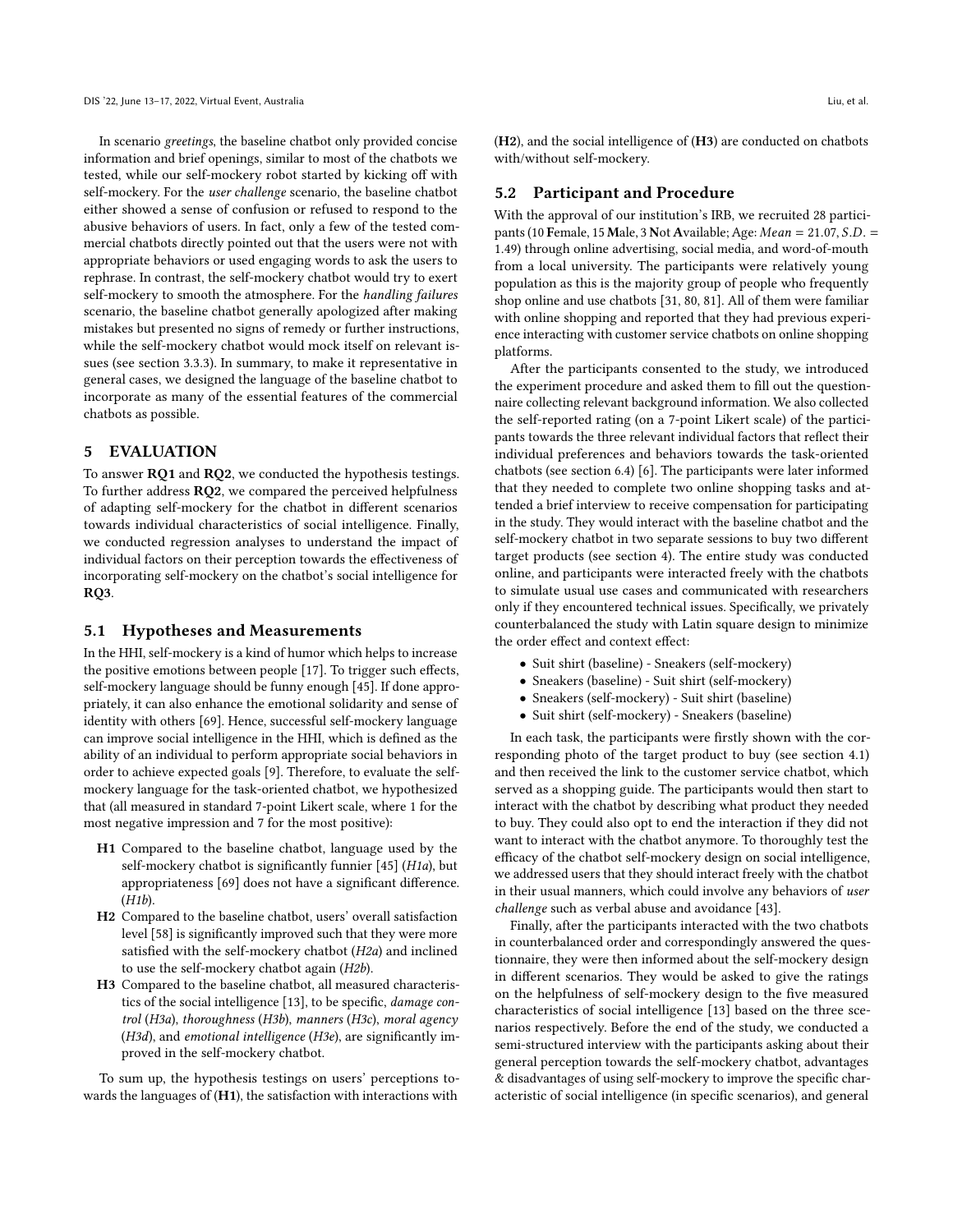comments on the design of the self-mockery language. We applied thematic analysis [\[10\]](#page-12-12) to the interview transcripts to understand participants' perceptions of the chatbot's self-mockery language. The study generally lasted around 30-50 minutes, and each participant received \$6 for attentive participation.

#### 6 RESULTS

Wilcoxon signed-rank test [\[75\]](#page-14-21) was performed to assess the difference in the participants' ratings on measurements mentioned in section [5.1.](#page-7-0) The test also affirmed that the context difference, ordering, and gender distribution did not significantly influence the quantitative results. Table [6](#page-9-0) summarizes the overall quantitative results of RQ1 and RQ2. Moreover, in this section, we use [Participant ID, Gender, Age] to represent the participants to support the presentation of the qualitative findings.

#### 6.1 Manipulation Check

The manipulation check for the chatbot with self-mockery design showed that the manipulation is effective ( $W = 43.00, p = 7.00 \times$ 10−<sup>4</sup> ). The self-mockery chatbot was perceived to use self-oriented humor ( $Mean = 4.83$ ,  $S.D. = 1.43$ ) compared to the baseline chatbot  $(Mean = 2.88, S.D. = 1.74).$ 

#### 6.2 Perception on Self-Mockery Chatbot (RQ1)

<span id="page-8-0"></span>6.2.1 Evaluation on the Language. We asked participants to evaluate if the chatbot's language was funny after they interacted with each of the chatbots and found that the participants perceived the language of self-mockery chatbot ( $Mean = 4.46$ ,  $S.D. = 1.53$ ,  $W =$ 38.00,  $p = 5.67 \times 10^{-3}$ ) was significantly funnier than the baseline chatbot ( $Mean = 3.00, S.D. = 1.85, W = 38.00, p = 5.67 \times 10^{-3}$ ); H1a accepted. In addition, participants perceived no significant difference between the appropriateness of languages employed by the baseline ( $Mean = 5.33$ ,  $S.D. = 1.37$ ,  $W = 146.00$ ,  $p = 7.39 \times 10^{-1}$ ) and the self-mockery chatbots (Mean =  $5.00$ , S.D. =  $1.63$ , W = 146.00,  $p = 7.39 \times 10^{-1}$ ); H1b accepted.

Although most participants considered the current design of the self-mockery language for chatbots as funny and appropriate, they gave insightful feedback on how to improve the language further. For example, [P1, F, 21] and [P16, M, 20] suggested that the self-mockery can be shorter and P3 considered using homonyms jokes is a good way to make the self-mockery concise. [P27, NA, 24] proposed that self-mockery used for the greeting could be more in "chit-chat" style, e.g., combing self-mockery with the weather as the opening. Moreover, three participants suggested that the frequency of applying self-mockery should be controlled; otherwise, the chatbot would be regarded as "glib" ([P1, F, 21]), and the selfmockery would become "not interesting anymore" ([P14, M, 21]). Previous work in the HHI also found that self-mockery would be ineffectual if used too frequently [\[69\]](#page-14-12).

6.2.2 User Satisfaction. Compared to the baseline chatbot (Mean  $=$ 4.08, S.D. = 1.55,  $W = 27.50$ ,  $p = 5.64 \times 10^{-4}$ ), participants were significantly more satisfied with the interaction of the self-mockery chatbot (Mean = 5.54, S.D. = 1.22,  $W = 27.50, p = 5.64 \times 10^{-4}$ ); H2a accepted. In addition, they were also significantly more preferred to use the self-mockery chatbot again ( $Mean = 5.92, S.D. =$ 

1.08,  $W = 28.00, p = 3.78 \times 10^{-4}$ ) than the baseline chatbot (*Mean* = 3.96, S.D. = 1.72,  $W = 28.00, p = 3.78 \times 10^{-4}$ ; H2b accepted.

In the post-study interview, the majority of the participants (19/28) expressed that equipping chatbots with self-mockery was an effective way to improve the user experience, making chatbots more human-like and increasing users' willingness to interact. Specifically, [P4, F, 21] was impressed that self-mockery chatbot "gracefully reacted to malicious language", and [P16, M, 20] pointed out that self-mockery was effective as "customers would feel harder to complain to a smiling face". The concerns of using self-mockery were mainly on the frequency and user patience. [P23, M, 22] addressed that "showing off humor consciously is not a good strategy", and [P19, M, 22] added that algorithms behind the chatbot were more vital to users' tolerance as "the extent of failure that self-mockery could cover is limited".

# 6.3 Perception on the Chatbot's Social Intelligence (RQ2)

<span id="page-8-1"></span>6.3.1 Overall Perception Regarding Different Social Intelligence Characteristics. Regarding the perceived characteristics of social intelligence, we measured all of them in the questionnaire after the participants interacted with the baseline or the self-mockery chatbot, except personalization due to context constrain (see section [4\)](#page-5-5). The participants perceived the self-mockery chatbot exhibited significantly higher social intelligence in damage control (H3a accepted) and emotional intelligence (H3e accepted), while remained comparable performance in thoroughness (H3b rejected), manners (H3c rejected), and moral agency (H3d rejected). Overall, H3 is only partially accepted (2/5), and we received comments parallel to the above findings in the post-study interviews.

Damage Control. Participants commented that the self-mockery chatbot could make them less angry when making mistakes ([P8, F, 23], [P27, NA, 24]) and increase their tolerance on chatbot's failure ([P9, F, 20]). Specifically, [P3, M, 19] highlighted that self-mockery is "a good way for chatbots to relive the embarrassment during the conversation", an effect similar to self-mockery used in the HHI [\[45\]](#page-13-6). [P27, NA, 24] followed that although overall speaking self-mockery could improve the chatbot's social intelligence on damage control, the effectiveness would be varied for different scenarios: in the scenario when wrong, self-mockery language could not help in any sense as he wanted to get the right product as soon as possible; in the scenario user challenge, this approach would be very effective as it largely appeased his anger.

Thoroughness. Considering the self-mockery chatbot preserved a similar language pattern to the baseline chatbot, it is not surprising that both chatbots were perceived with a high level of preciseness in using the language [\[48\]](#page-13-11), the definition of thoroughness. Four participants ([P3, M, 19], [P7, M, 24], [P8, F, 23], [P21, NA, 20]) explicitly mentioned that the self-mockery and the baseline chatbot were consistent in different styles; e.g., according to [P3, M, 19], the selfmockery chatbot gave people an encaustic and perhaps a little bit talkative impression, while the baseline chatbot seemed more like an introverted but professional shopping guide.

Manners. Most participants (20/28) considered both self-mockery and baseline chatbot had polite behavior and conversation habits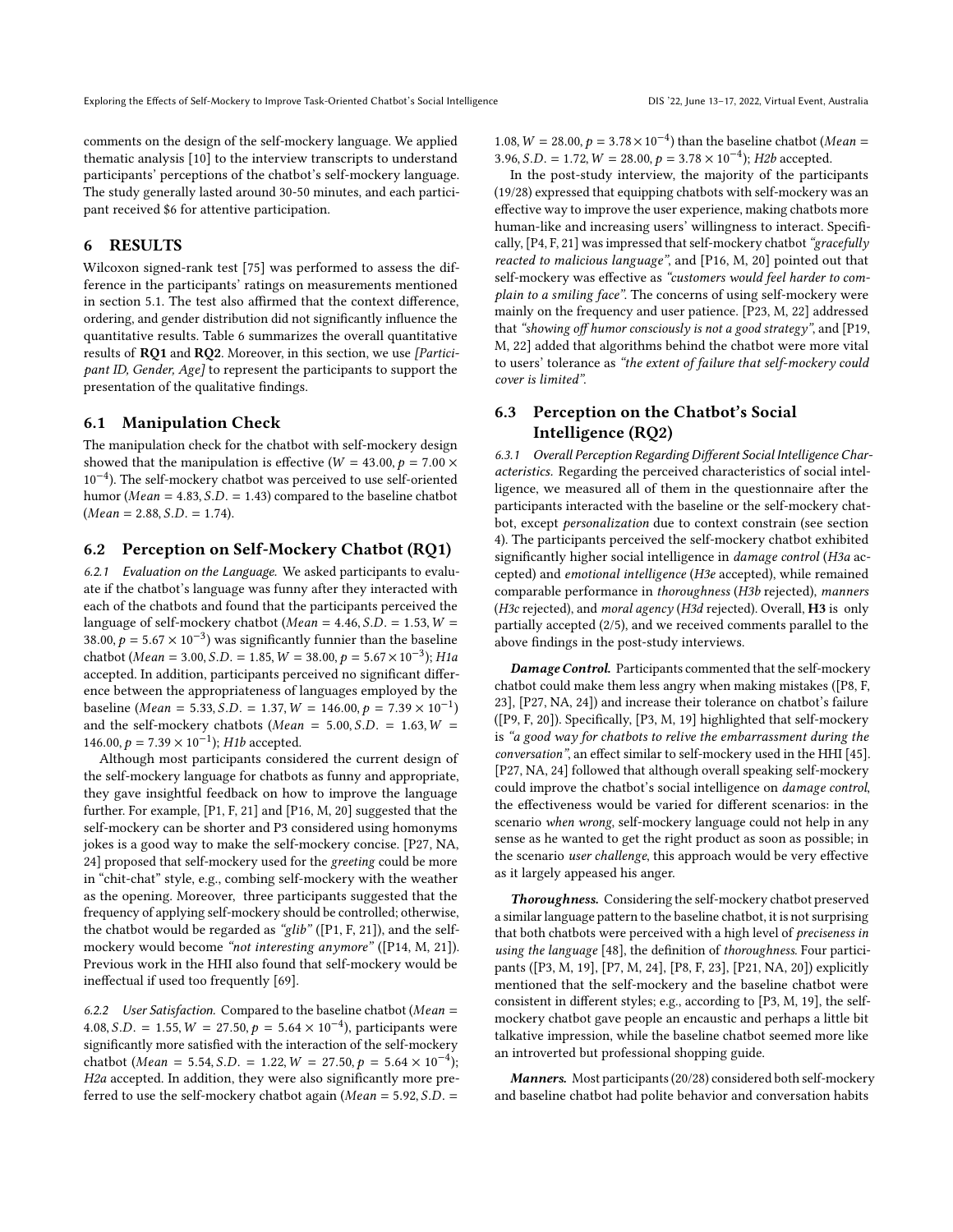| <b>RQ</b>       | Measurements              | Baseline  | Self-mockery |        | <b>Statistics</b> | Hypotheses                |  |
|-----------------|---------------------------|-----------|--------------|--------|-------------------|---------------------------|--|
|                 |                           | Mean/S.D. | Mean/S.D.    | W      | p-value           |                           |  |
| МC              | <b>Manipulation Check</b> | 2.88/1.74 | 4.83/1.43    | 43.00  | $0.001***$        |                           |  |
|                 | <b>Funniness</b>          | 3.00/1.85 | 4.46/1.53    | 38.00  | $0.005***$        | H <sub>1</sub> a accepted |  |
|                 | Appropriateness           | 5.33/1.37 | 5.00/1.63    | 146.00 | $0.739^{-}$       | H <sub>1</sub> b accepted |  |
| RQ1             | Satisfaction              | 4.08/1.55 | 5.54/1.22    | 27.50  | $0.001***$        | H <sub>2</sub> a accepted |  |
|                 | Use Again                 | 3.96/1.72 | 5.92/1.08    | 28.00  | $0.000***$        | H <sub>2</sub> b accepted |  |
|                 | Damage Control            | 4.13/1.79 | 5.29/1.49    | 40.50  | $0.008**$         | H <sub>3</sub> a accepted |  |
|                 | Thoroughness              | 5.38/1.32 | 5.42/1.35    | 112.00 | $0.450^{-}$       | H <sub>3</sub> b rejected |  |
| RQ <sub>2</sub> | Manners                   | 5.00/1.38 | 4.88/1.51    | 100.00 | $0.581^{-}$       | H <sub>3</sub> c rejected |  |
|                 | Moral Agency              | 4.83/1.57 | 4.79/1.66    | 140.50 | $0.531^{-}$       | H3d rejected              |  |
|                 | Emotional Intelligence    | 3.42/1.71 | 5.38/1.28    | 15.00  | $0.000***$        | H <sub>3</sub> e accepted |  |

<span id="page-9-0"></span>Table 6: The quantitative results of participants' evaluation with the baseline and the self-mockery chatbot, where the p-values (-: p > .100, +: .050 < p < .100, \*:p < .050, \*\*:p < .010, \*\*\*:p < .001) are reported.

since they both exhibited the sorry attitude after making mistakes. For [P24, M, 21], both chatbots were "polite since they always apologize to me when they found themselves prompted me with the wrong products". [P10, F, 21] simply regarded self-mockery as an alternative yet appropriate way of service language; as for her, "demonstrating consideration professionally" is fundamental to judge manners. Additionally, five participants were quite divided on the efficacy of using self-mockery design to improve manners of the chatbot. [P26, M, 22] addressed that "self-mockery chatbot can light up the tense atmosphere when the users are angry, a smart way to keep its dignity", while [P5, M, 21] insisted that the use of self-mockery gave him a feeling of non-seriousness in the task and thus unprofessional.

Moral Agency. As for moral agency, the majority of the participants (22/28) gave similar scores (same or neighboring choices) to both chatbots since both could understand their input and converse properly without violating any social conventions. [P11, M, 20] said that it is natural for people to make mistakes, and chatbots could exhibit a high level of moral agency simply by "realizing and acknowledging the mistakes", a common human virtue seemed irrelevant to use self-mockery or not. Yet, two participants held different ideas. For example, [P26, M, 22] pointed out that using selfmockery, especially during user challenge, could reduce hostility and somehow educate people to be polite.

Emotional Intelligence. Participants commented that when interacting with the self-mockery chatbot, besides reducing the anger, the chatbot was able to create a more relaxing atmosphere ([P9, F, 20], [P14, M, 21], [P17, F, 21]). [P18, M, 22] followed that apart from adjusting the tense atmosphere during the conversation, the self-mockery design "powered the chatbot's capability of emotional expression and personification". [P7, M, 24] addressed that he really appreciated that chatbot tried to use self-mockery not to let users down. Such behavior made it "emotionally like human a lot", especially during user challenge.

6.3.2 Perceived Helpfulness in Different Scenarios. In order to better understand the effects of the self-mockery design on the various characteristics of the chatbot's social intelligence under different scenarios, we further collected the user ratings on a 7-point Likert scale (1 for the least helpful, 7 for the most) on the helpfulness of

the self-mockery design in each scenario towards each characteristic. The result showed no significant difference in the rating of the self-mockery design in three scenarios towards thoroughness and manners. While weak significance existed in damage control and emotional intelligence, there was strong significance in moral agency. Friedman's test [\[56\]](#page-13-28) showed that there are significant differences among the three scenarios regarding moral agency. Further testing by Wilcoxon signed-rank test [\[75\]](#page-14-21) showed that the ratings in scenario user challenge and scenario when wrong were significantly higher than greetings. This means that participants considered that for moral agency, self-mockery design in scenario greetings was significantly less helpful compared to the other two scenarios. In summary, although the quantitative analysis of the detailed helpfulness scores rated by participants did not yield a conclusive result, the trend is that the self-mockery strategy of chatbots is likely to be the most beneficial when designed to handle user challenge and least helpful for greetings. Detailed results are showed in Table [7](#page-10-1) and Figure [3.](#page-9-1)

<span id="page-9-1"></span>

Figure 3: Means of the perceived helpfulness of self-mockery to social intelligence, where the p-values (-: p > .100, +: .050 < p < .100, \*:p < .050, \*\*:p < .010, \*\*\*:p < .001) is reported.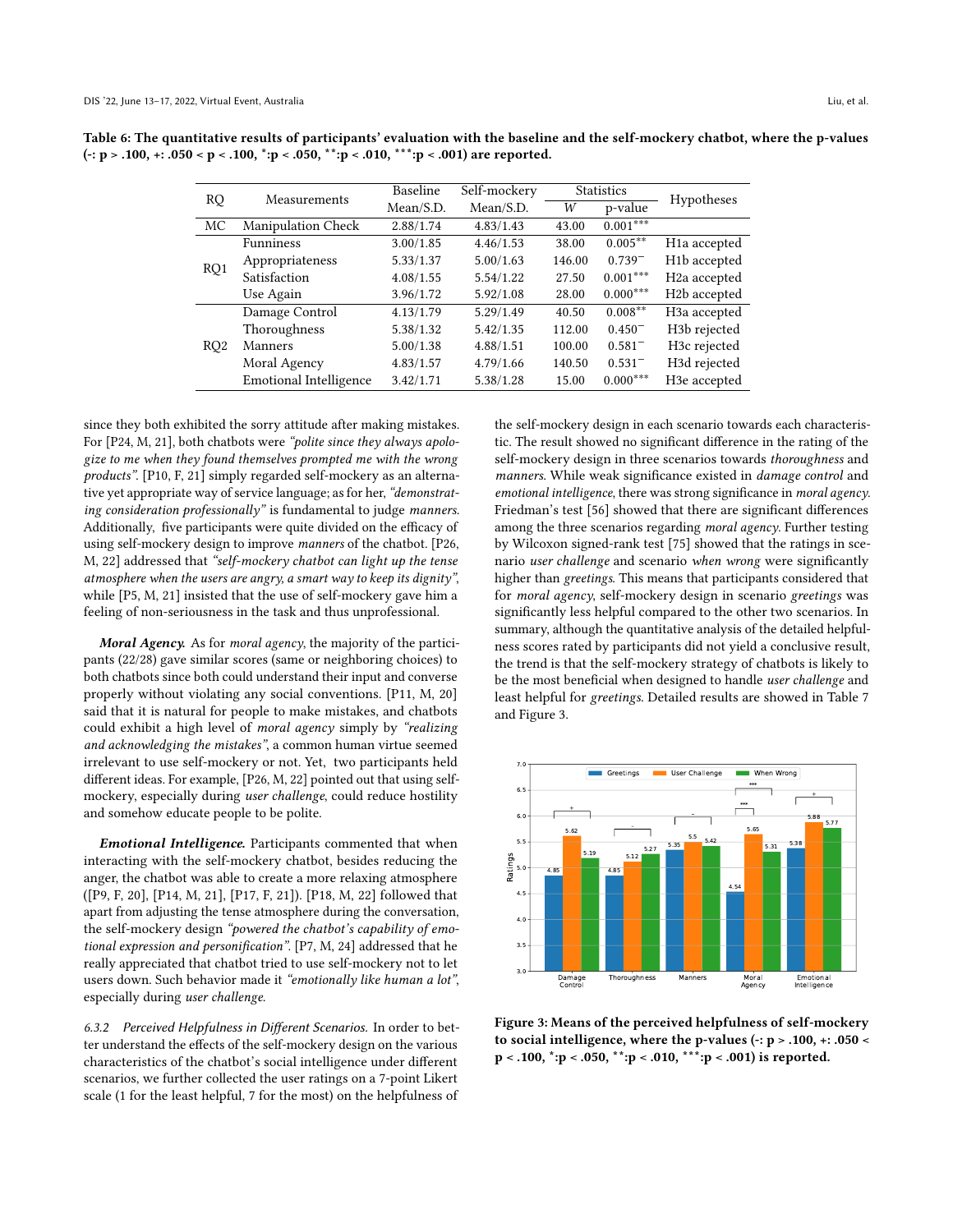|                               | Greetings | User Challenge | When Wrong | <b>Statistics</b> |             |
|-------------------------------|-----------|----------------|------------|-------------------|-------------|
|                               | Mean/S.D. | Mean/S.D.      | Mean/S.D.  | W                 | p-value     |
| Damage Control                | 4.85/1.46 | 5.62/1.36      | 5.19/1.36  | 5.56              | $0.062^{+}$ |
| Thoroughness                  | 3.79/1.41 | 3.79/1.41      | 5.17/1.03  | 13.50             | $0.607^{-}$ |
| Manners                       | 3.58/1.32 | 3.58/1.32      | 4.92/1.04  | 9.00              | $0.405^{-}$ |
| Moral Agency                  | 3.04/1.27 | 3.04/1.27      | 5.38/1.11  | 13.50             | $0.000***$  |
| <b>Emotional Intelligence</b> | 3.33/0.99 | 3.33/0.99      | 5.46/1.00  | 4.00              | $0.073+$    |

<span id="page-10-1"></span>Table 7: Comparison of the perceived helpfulness of self-mockery to social intelligence in the three scenarios, where the p-values (-: p > .100, +: .050 < p < .100, \*:p < .050, \*\*:p < .010, \*\*\*:p < .001) are reported.

#### <span id="page-10-0"></span>6.4 Impact of Individual Factors (RQ3)

In this section, we further explore whether individual factors of the participants (social orientation towards chatbots [\[39,](#page-13-9) [40\]](#page-13-0), service orientation [\[37\]](#page-13-10), and experience with chatbots [\[6\]](#page-12-0)) can influence their perceptions of self-mockery language of the chatbot as either Moderating Variables (MVs) or Independent Variables (IVs). To accomplish this, we standardized IVs with Z-scores accordingly and conducted two sets of regression analyses. Additionally, we calculated the correlations between each pair of IVs and the Variance Inflation Factor (VIF) score [\[18\]](#page-13-29) of each variable in the regression models, the result of which indicated that multicollinearity did not occur in our models.

6.4.1 Individual Factors as Moderator Variables. We firstly applied a set of hierarchical regression models [\[12,](#page-12-13) [55\]](#page-13-30) to explore whether the individual factors had a moderating effect on the relation between self-mockery language design and the measured Dependent Variables (DVs), including language evaluation (funniness, appropriateness), user satisfaction (satisfaction, use again), and overall perception regarding different social intelligence characteristics (damage control, thoroughness, manners, moral agency, emotional intelligence). All nine models ran for the DVs have self-mockery language design as their IV (0 represents baseline chatbots, 1 represents self-mockery chatbots) and three standardized participants' individual factors as MVs. We found no significant difference between the model with interaction terms (between IVs and MVs) and the model without those terms. This fact suggested that all the measured individual factors of the participants did not moderate the relationship between whether applying self-mockery design on the chatbot and participants' perceptions of the chatbot's language, overall satisfaction, and any characteristic of the chatbot's social intelligence.

6.4.2 Individual Factors as Independent Variables. We then investigated how individual factors affect the perception of self-mockery design's helpfulness towards five different characteristics of social intelligence in three different scenarios (total 15 DVs in this case). As a result, we constructed fifteen linear regression models, each of which predicted one DV by incorporating the three user factors as IVs. We focused on statistically significant results.

Social Orientation toward Chatbots. Social orientation measures the users' preference for human-like social interactions with agent interfaces, indicating whether users like to treat the agent as sociable actors or not [\[6,](#page-12-0) [39,](#page-13-9) [40\]](#page-13-0). In our study, participants with higher social orientation were more likely to perceive self-mockery

language as helpful in regard to all characteristics of social intelligence under all scenarios, either significantly or marginally (with p-value < 0.1 and  $\beta$  > 0 for all models). These quantitative results indicate that people with a higher social orientation towards chatbots are more likely to view self-mockery language as a natural interaction with humans rather than a mechanical response, making them more inclined to appreciate self-mockery design as helpful. Table [8](#page-11-0) summarizes the quantitative results of this part.

Service Orientation. In contrast to people with a strong relational orientation, Lee et al. found that people with a strong utilitarian orientation were more concerned with efficiency and accuracy of service than the actual interaction [\[37\]](#page-13-10). Nevertheless, we did not find any statistical differences across users with different service orientations (with  $p > 0.05$  for all models), suggesting service orientation did not significantly affect the perceived helpfulness of self-mockery language design.

Experience with Chatbots. Participants' self-reported prior experience with chatbots is used to determine their familiarity with the chatbot interaction [\[6\]](#page-12-0). The result indicated that participants with more experience with chatbots were significantly more likely to have a more positive perception of the helpfulness of self-mockery language regarding chatbots' thoroughness in user *challenge* ( $\beta = 0.413$ ,  $p = 0.021$ ). However, since this is the only significant result among all fifteen models, thus it is highly possible that the experience with chatbots only slightly affects users' perception of the helpfulness of the self-mockery design towards chatbots' social intelligence in general.

#### 7 DISCUSSION

The self-mockery language generated with our designed pipeline was perceived as appropriate yet funny by the participants, and applying it also improved their overall satisfaction towards the chatbot. Incorporating self-mockery into the task-orientated chatbot was also demonstrated to raise participants' perception of its social intelligence partially. Further study indicated that participants with a higher social orientation towards the chatbot would perceive the self-mockery more helpful on all characteristics of chatbots' social intelligence in all designed scenarios, while other measured individual factors did not appear to impact participants' perception. In this section, we discussed theoretical reflections, derived design considerations to apply self-mockery to task-orientated chatbots, generalized the self-mockery design pipeline to more diversified presentations, and addressed the limitations to be explored in the future.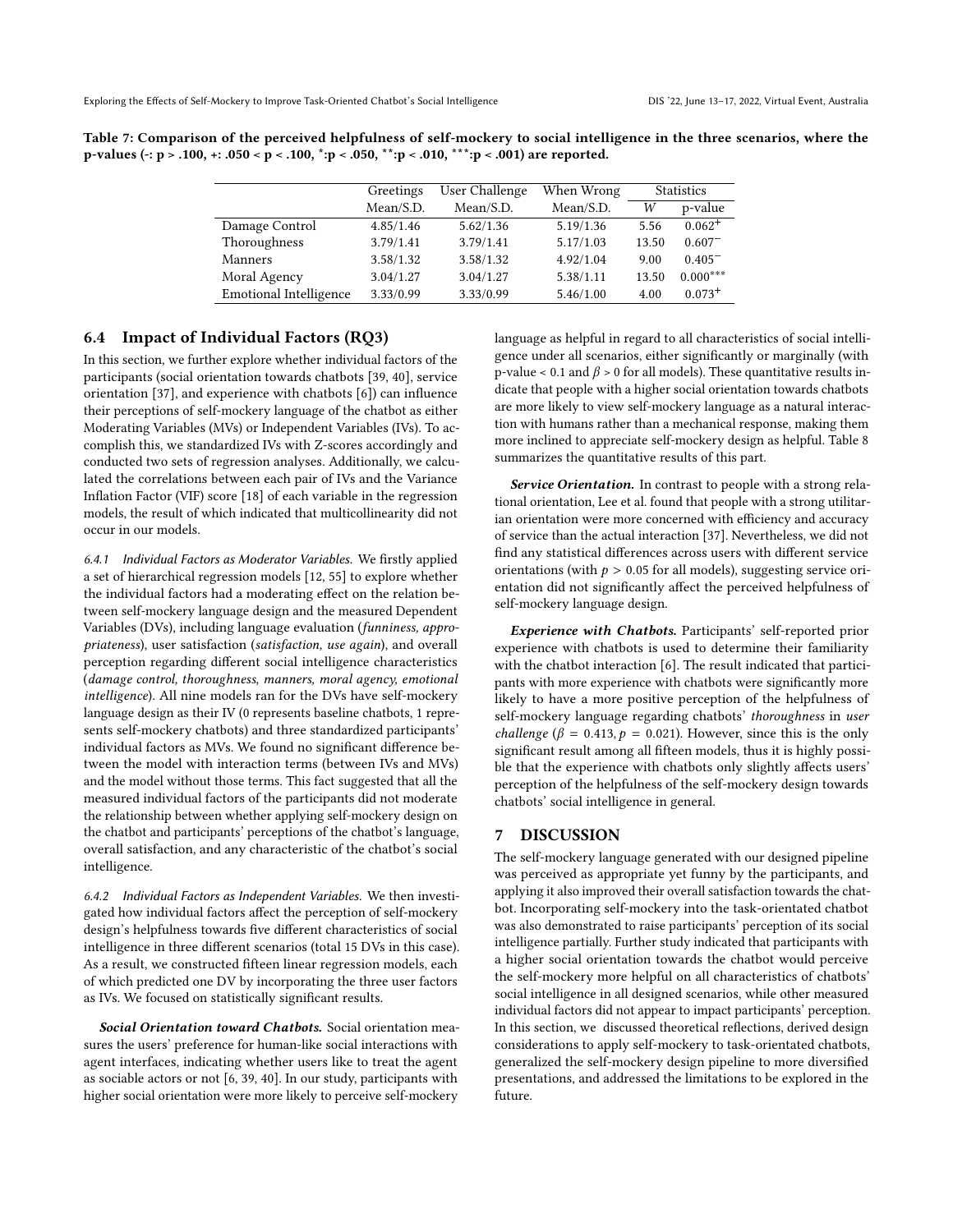<span id="page-11-0"></span>Table 8: Standardized coefficients ( $\beta$ ) and p-values (-: p > .100, +: .050 < p < .100, \*:p < .050, \*\*:p < .010, \*\*\*:p < .001) of the Social Orientation toward Chatbots (IV) in the regression models.

|                               | Greetings |             | User Challenge |             | When Wrong |             |
|-------------------------------|-----------|-------------|----------------|-------------|------------|-------------|
|                               |           | p-value     |                | p-value     |            | p-value     |
| Damage Control                | 0.346     | $0.081^{+}$ | 0.352          | $0.076^{+}$ | 0.583      | $0.001***$  |
| Thoroughness                  | 0.620     | $0.001**$   | 0.473          | $0.009**$   | 0.529      | $0.006***$  |
| Manners                       | 0.513     | $0.008***$  | 0.408          | $0.037*$    | 0.352      | $0.070^{+}$ |
| Moral Agency                  | 0.441     | $0.019*$    | 0.636          | $0.000***$  | 0.355      | $0.067+$    |
| <b>Emotional Intelligence</b> | 0.444     | $0.013*$    | 0.362          | $0.059^{+}$ | 0.338      | $0.092^{+}$ |

#### 7.1 Theoretical Reflections

As one of our research goals, we proposed self-mockery generation method for task-orientated chatbots to improve their social intelligence (see section [3\)](#page-2-2). However, it is unclear that whether the self-mockery applied by the chatbots can be as robust as that applied by humans. From the HHI perspective, the coverage of the self-mockery applied in our study is a subset of all categories that used in the HHI, according to the previous survey [\[45\]](#page-13-6). For example, self-mockery can be used for counterattack and is particularly useful in debate.

Moreover, previous research demonstrated that, similar to the HHI, agents with self-mockery are more likely to receive support from the users [\[11\]](#page-12-14). In the HHI, self-mockery is usually regarded as an indicator of shyness and low self-esteem; therefore, when providing support to self-mockery users, people generally feel more capable and confident, making them more inclined to do so [\[24,](#page-13-31) [34\]](#page-13-32). This fact might be another implicit factor in adopting self-mockery, an effective strategy for chatbots to improve their social intelligence.

#### 7.2 Design Considerations

In this part, we discussed key design considerations, including the usage pattern of self-mockery from the angle of managing user expectation, whether to apply self-mockery based on the chatbot's designed persona, and when to appropriately use self-mockery during the conversational flow.

7.2.1 Manage User Expectation. Previous studies suggested that using humor could raise unrealistically high expectations of the users on the agents' capabilities as humor is often regarded as a crucial social feature in the HHI [\[16,](#page-13-33) [41\]](#page-13-34). However, applying selfmockery – self-oriented humor – might give agents a chance to display their potential vulnerabilities [\[11\]](#page-12-14), which could regulate users' expectations to some extent. Still, it is worth noting that overusing self-mockery could induce a counterproductive effect (see section [6.2.1\)](#page-8-0). Therefore, designers may consider using limited selfmockery for handling critical events or displaying it occasionally in an "Easter Egg" style to add to people's delight [\[39\]](#page-13-9). In addition, the design of self-mockery can be more adaptive, e.g., combining with recent news ([P13, F, 20]), to give people a refreshing impression of the chatbot's social intelligence when viewed as a social actor [\[59\]](#page-14-10).

7.2.2 Maintain a Consistent Persona. Prior research showed that maintaining a consistent persona is fundamental for the perceived naturalness of a conversational agent [\[33\]](#page-13-35). In fact, the consistency of the persona is vital to chatbots' perceived social intelligence, especially on thoroughness (see section [6.3.1\)](#page-8-1). Therefore, designers

need to determine the chatbot's persona based on the application contexts and check if using self-mockery is compatible with the defined persona before employing this rhetorical device. For example, the self-mockery may not be appropriate for the chatbots designed to be AI Doctors [\[72\]](#page-14-22), as humorous utterances and professional advice by the chatbots as physicians might leave users with a divided impression and further damage their trust in the chatbots [\[13\]](#page-12-2).

7.2.3 Align with the Conversation. Apart from validating whether self-mockery is compatible with the chatbot's design persona, when to pop up self-mockery should also be carefully considered to suit the conversational flow, especially for task-orientated chatbots [\[78\]](#page-14-17). As humor by the chatbots is sometimes regarded as nontask-related talk [\[19,](#page-13-36) [70\]](#page-14-23), popping up self-mockery might not be appropriate when users are aiming to complete tasks of specific goals [\[21\]](#page-13-7). For instance, [P19, M, 22] mentioned that he would be uncomfortable if a chatbot for mobile banking talked to him about his investment with self-mockery, but it would probably be a good option to apply self-mockery at the opening for greetings. As during the conversation, he would only want to acquire accurate and comprehensive information and the self-mockery appeared during this conversation flow would make him feel that the bank was not taking his financial information seriously. To conclude, we suggested that the self-mockery design for a chatbot requires a good understanding of the conversation flow such that the self-mockery language could pop up at the right timing.

# 7.3 Facilitating Generation of Diversified Self-Mockery Presentations

In this work, we only focused on the text-based self-mockery for task-orientated chatbots. In fact, users can perceive multimediabased humor better than pure text-based humor [\[47\]](#page-13-37). For example, the self-mockery designed with our proposed pipeline can be further forged into humorous "Memes", one of the most shared contents on various social networks [\[20\]](#page-13-38). The design of such memes can be inspired by the selected components of the self-mockery, especially Component B & C, i.e., raw images of corresponding human cognitive systems and machine components (see section [3.2\)](#page-3-4). The emoji can also be applied to enrich the self-mockery language of the chatbots, e.g., using an apologetic emoji face when handling failures with self-mockery to ensure the apology is properly expressed with humorous utterance.

Apart from the chatbots, agents such as robots [\[53\]](#page-13-24) are also frequently used by people in their daily lives. Previous work demonstrated that robots are able to produce self-mockery laughter that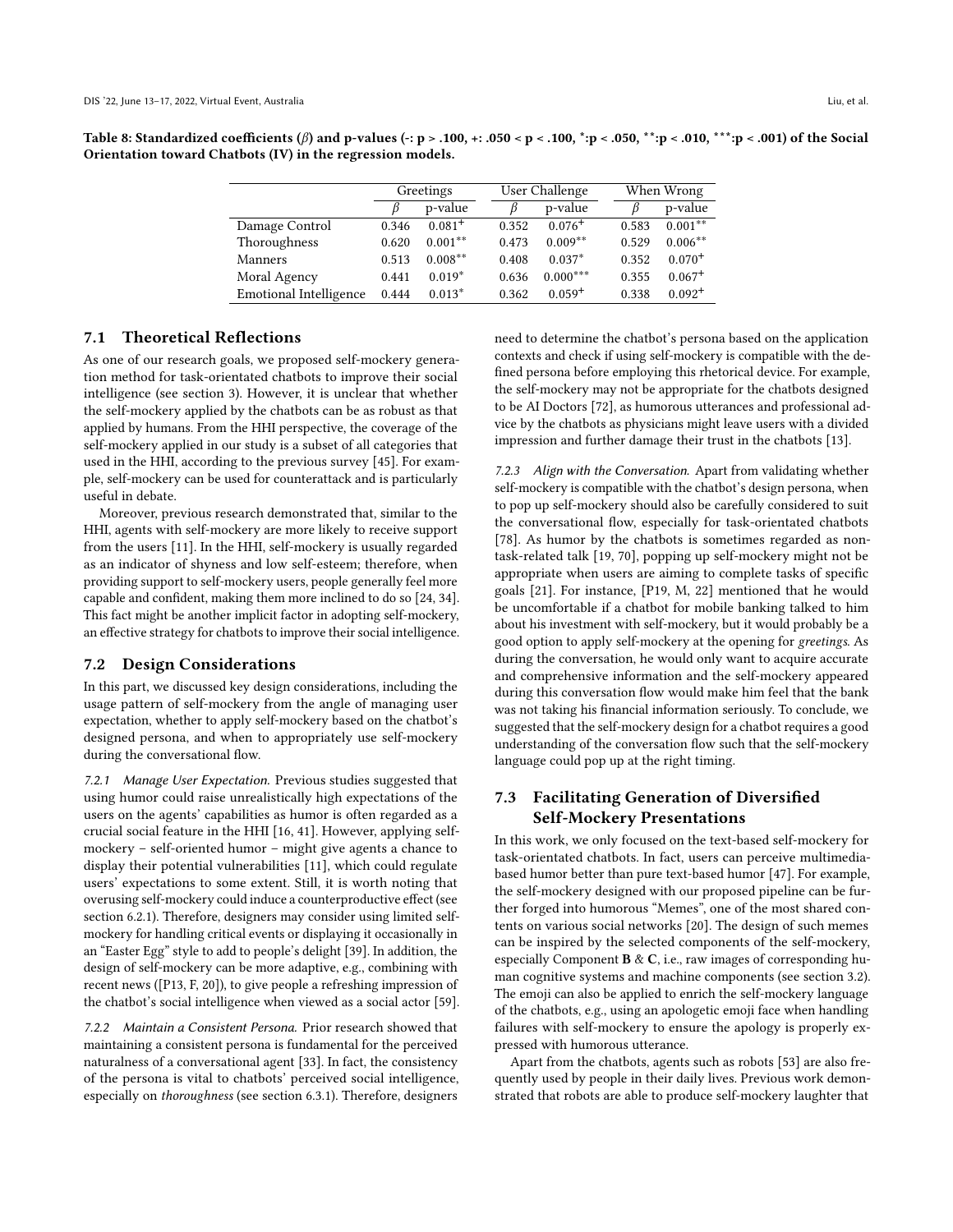can be perceived by humans [\[46\]](#page-13-4). With our proposed pipeline, the robots' self-mockery can be further enhanced by presenting gestures; e.g., when robots fail to select the product in the required style (Component A), they can therefore pointing to their eyes (Component C related concepts) and making self-mockery on the vision problem (see Table [1\)](#page-3-3).

### 7.4 Limitations

Our work has several limitations. First, we only tested the selfmockery chatbot with relatively younger user groups. The previous study indicates that, different from younger users, older users focus more on the chatbots' efficiency and effectiveness instead of their social skills [\[23\]](#page-13-39). Still, determining whether to apply self-mockery for task-orientated chatbots designed for older people would need further evaluation on their perception towards it. Second, although we proposed a systematic pipeline to generate self-mockery sentences for a chatbot, this process is not fully automated. It requires selecting the key components to compile the self-mockery and tailoring the sentence after filling the templates (see section [3.2\)](#page-3-4). Future work could apply relevant NLP techniques such as commonsense networks [\[66\]](#page-14-24) and transformer models [\[74\]](#page-14-25) to assist humans in components selection and sentence tailoring. Finally, the participants only interacted with the chatbot as "one-time" customers, as this is how the majority of the chatbots are developed in real-world applications [\[13\]](#page-12-2). However, there is a trend that more and more chatbots start to have "memories" and interact with people over time [\[42\]](#page-13-40). Future work could be done on updating the self-mockery design from "one-time" to over time.

#### 8 CONCLUSION

In this paper, we designed a pipeline to generate self-mockery language for the task-oriented chatbots based on the previous research of self-mockery in the HHI. We applied the designed self-mockery generation pipeline to a customer service context and consequently implemented a shopping guide chatbot with self-mockery expression. The results showed that the self-mockery language of the chatbot was perceived as funny yet appropriate and significantly improved users' overall satisfaction during the interaction with the chatbot. In terms of the characteristics of the chatbot's social intelligence, the self-mockery design significantly improved damage control and emotional intelligence with comparable performance in other measured characteristics. Analysis of the participants' selfreported individual factors suggested that those with a higher social orientation towards chatbots [\[39,](#page-13-9) [40\]](#page-13-0) would better appreciate the helpfulness of self-mockery design on chatbot's overall social intelligence in all scenarios. In contrast, other measured factors, e.g., service orientation [\[37\]](#page-13-10) and familiarity with the chatbot technology [\[6\]](#page-12-0), were only observed with negligible impact in this case. Finally, we further concluded this paper with design considerations of selfmockery on the task-oriented chatbot and possible generalizability of the proposed self-mockery generation pipeline to accommodate a more diversified form of self-mockery presentation. Future work could be done in enhancing self-mockery design with suitable NLP tools and testing the self-mockery of task-oriented chatbots with more diverse user groups. Further explorations could be focused

on applying self-mockery to agents that are designed to treat social impairment, considering that presenting self-mockery humor could make users feel more confident [\[11\]](#page-12-14). Ideally, if the chatbots' self-mockery skills become mature enough, they might be able to train users on the skill of humor or other more complex tasks.

# ACKNOWLEDGMENTS

Many thanks to the anonymous reviewers for their insightful suggestions. We thank Yiduo Yu for his valuable inputs. This work is supported by the Hong Kong General Research Fund (GRF) with grant No. 16204819.

### **REFERENCES**

- <span id="page-12-1"></span>[1] Eleni Adamopoulou and Lefteris Moussiades. 2020. Chatbots: History, technology, and applications. Machine Learning with Applications 2 (2020), 100006. [https:](https://doi.org/10.1016/j.mlwa.2020.100006) [//doi.org/10.1016/j.mlwa.2020.100006](https://doi.org/10.1016/j.mlwa.2020.100006)
- <span id="page-12-9"></span>[2] Saleema Amershi, Dan Weld, Mihaela Vorvoreanu, Adam Fourney, Besmira Nushi, Penny Collisson, Jina Suh, Shamsi Iqbal, Paul N. Bennett, Kori Inkpen, Jaime Teevan, Ruth Kikin-Gil, and Eric Horvitz. 2019. Guidelines for Human-AI Interaction. Association for Computing Machinery, New York, NY, USA, 1–13. <https://doi.org/10.1145/3290605.3300233>
- <span id="page-12-11"></span>[3] Miriam Amin and Manuel Burghardt. 2020. A survey on approaches to computational humor generation. In Proceedings of the The 4th Joint SIGHUM Workshop on Computational Linguistics for Cultural Heritage, Social Sciences, Humanities and Literature. 29–41.
- <span id="page-12-3"></span>[4] Antonella De Angeli and Sheryl Brahnam. 2008. I hate you! Disinhibition with virtual partners. Interacting with Computers 20, 3 (2008), 302–310. [https://doi.](https://doi.org/10.1016/j.intcom.2008.02.004) [org/10.1016/j.intcom.2008.02.004](https://doi.org/10.1016/j.intcom.2008.02.004) Special Issue: On the Abuse and Misuse of Social Agents.
- <span id="page-12-8"></span>[5] Theo Araujo. 2018. Living up to the chatbot hype: The influence of anthropomorphic design cues and communicative agency framing on conversational agent and company perceptions. Computers in Human Behavior 85 (2018), 183–189. <https://doi.org/10.1016/j.chb.2018.03.051>
- <span id="page-12-0"></span>[6] Zahra Ashktorab, Mohit Jain, Q. Vera Liao, and Justin D. Weisz. 2019. Resilient Chatbots: Repair Strategy Preferences for Conversational Breakdowns. Association for Computing Machinery, New York, NY, USA, 1–12. [https://doi.org/10.1145/](https://doi.org/10.1145/3290605.3300484) [3290605.3300484](https://doi.org/10.1145/3290605.3300484)
- <span id="page-12-10"></span>[7] Jaime Banks. 2019. A perceived moral agency scale: Development and validation of a metric for humans and social machines. Computers in Human Behavior 90 (2019), 363–371.<https://doi.org/10.1016/j.chb.2018.08.028>
- <span id="page-12-7"></span>[8] Lucile Bechade, Guillaume Dubuisson Duplessis, and Laurence Devillers. 2016. Empirical study of humor support in social human-robot interaction. In International Conference on Distributed, Ambient, and Pervasive Interactions. Springer, 305–316. [https://doi.org/10.1007/978-3-319-39862-4\\_28](https://doi.org/10.1007/978-3-319-39862-4_28)
- <span id="page-12-6"></span>[9] Kaj Björkqvist, Karin Österman, and Ari Kaukiainen. 2000. Social intelligenceempathy= aggression? Aggression and violent behavior 5, 2 (2000), 191–200. [https://doi.org/10.1016/S1359-1789\(98\)00029-9](https://doi.org/10.1016/S1359-1789(98)00029-9)
- <span id="page-12-12"></span>[10] Virginia Braun and Victoria Clarke. 2006. Using thematic analysis in psychology. <br>
2 (2006), 77–101. <br>
https://doi.org/10.1191/1478088706qp063oa 2 (2006), 77–101.<https://doi.org/10.1191/1478088706qp063oa> arXiv[:https://www.tandfonline.com/doi/pdf/10.1191/1478088706qp063oa](https://arxiv.org/abs/https://www.tandfonline.com/doi/pdf/10.1191/1478088706qp063oa)
- <span id="page-12-14"></span>[11] Jessy Ceha, Ken Jen Lee, Elizabeth Nilsen, Joslin Goh, and Edith Law. 2021. Can a Humorous Conversational Agent Enhance Learning Experience and Outcomes?. In Proceedings of the 2021 CHI Conference on Human Factors in Computing Systems (Yokohama, Japan) (CHI '21). Association for Computing Machinery, New York, NY, USA, Article 685, 14 pages.<https://doi.org/10.1145/3411764.3445068>
- <span id="page-12-13"></span>[12] Joseph E Champoux and William S Peters. 1987. Form, effect size and power in moderated regression analysis. Journal of Occupational Psychology 60, 3 (1987), 243–255.<https://doi.org/10.1111/j.2044-8325.1987.tb00257.x>
- <span id="page-12-2"></span>[13] Ana Paula Chaves and Marco Aurelio Gerosa. 2021. How should my chatbot interact? A survey on social characteristics in human–chatbot interaction design. International Journal of Human–Computer Interaction 37, 8 (2021), 729–758. [https:](https://doi.org/10.1080/10447318.2020.1841438) [//doi.org/10.1080/10447318.2020.1841438](https://doi.org/10.1080/10447318.2020.1841438)
- <span id="page-12-4"></span>[14] Hyojin Chin, Lebogang Wame Molefi, and Mun Yong Yi. 2020. Empathy Is All You Need: How a Conversational Agent Should Respond to Verbal Abuse. Association for Computing Machinery, New York, NY, USA, 1–13. [https://doi.org/10.1145/](https://doi.org/10.1145/3313831.3376461) [3313831.3376461](https://doi.org/10.1145/3313831.3376461)
- <span id="page-12-5"></span>[15] Hyojin Chin and Mun Yong Yi. 2019. Should an Agent Be Ignoring It? A Study of Verbal Abuse Types and Conversational Agents' Response Styles. In Extended Abstracts of the 2019 CHI Conference on Human Factors in Computing Systems (Glasgow, Scotland Uk) (CHI EA '19). Association for Computing Machinery, New York, NY, USA, 1–6.<https://doi.org/10.1145/3290607.3312826>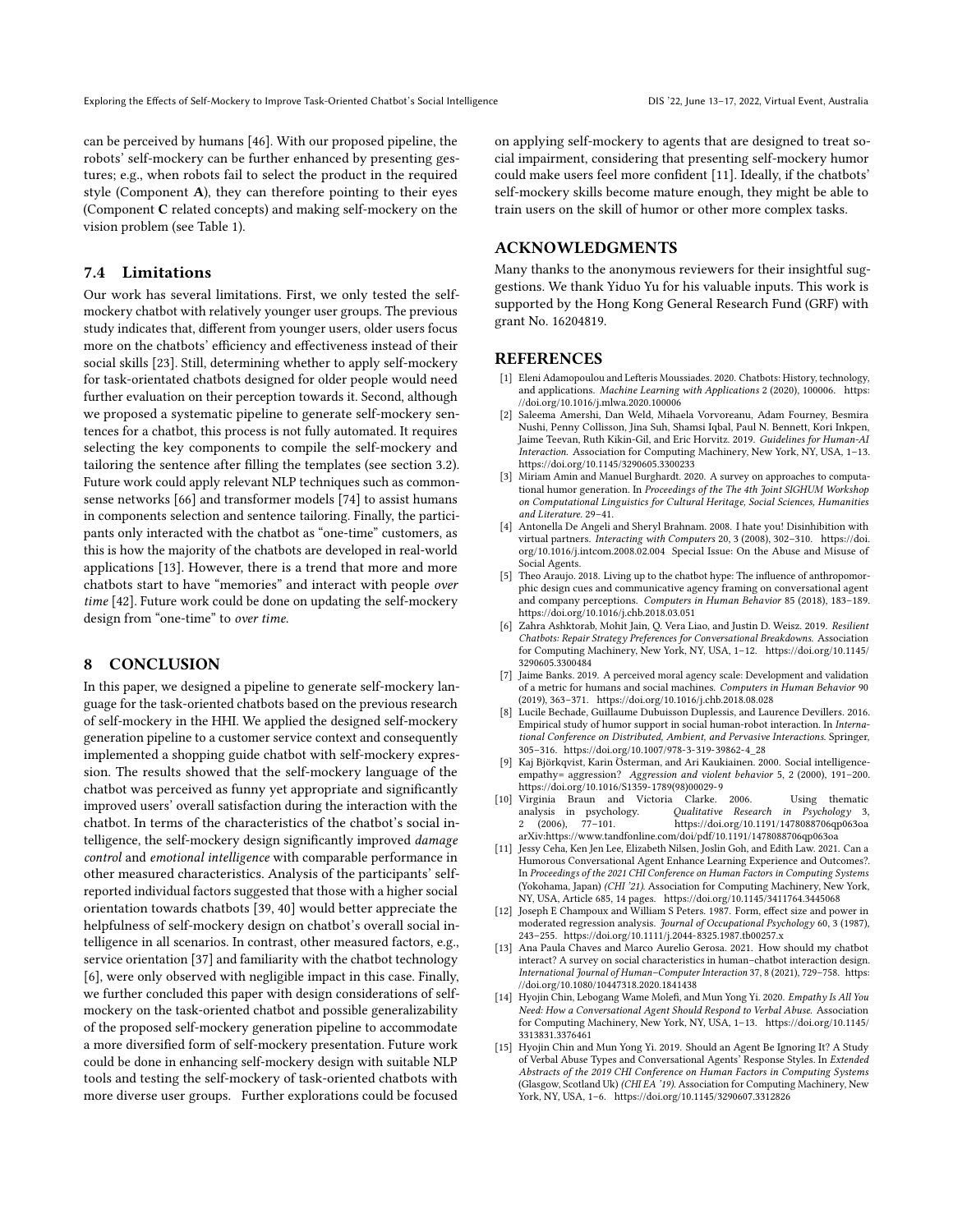- <span id="page-13-33"></span>[16] Leigh Clark, Nadia Pantidi, Orla Cooney, Philip Doyle, Diego Garaialde, Justin Edwards, Brendan Spillane, Emer Gilmartin, Christine Murad, Cosmin Munteanu, Vincent Wade, and Benjamin R. Cowan. 2019. What Makes a Good Conversation? Challenges in Designing Truly Conversational Agents. In Proceedings of the 2019 CHI Conference on Human Factors in Computing Systems (Glasgow, Scotland Uk) (CHI '19). Association for Computing Machinery, New York, NY, USA, 1–12. <https://doi.org/10.1145/3290605.3300705>
- <span id="page-13-26"></span>[17] Matthew J Cousineau. 2016. Accomplishing Profession through Self-Mockery. Symbolic Interaction 39, 2 (2016), 213–228.<https://doi.org/10.1002/symb.217>
- <span id="page-13-29"></span>[18] Trevor A Craney and James G Surles. 2002. Model-dependent variance inflation factor cutoff values. Quality engineering 14, 3 (2002), 391–403. [https://doi.org/10.](https://doi.org/10.1081/QEN-120001878) [1081/QEN-120001878](https://doi.org/10.1081/QEN-120001878)
- <span id="page-13-36"></span>[19] Philip R. Doyle, Justin Edwards, Odile Dumbleton, Leigh Clark, and Benjamin R. Cowan. 2019. Mapping Perceptions of Humanness in Intelligent Personal Assistant Interaction. In Proceedings of the 21st International Conference on Human-Computer Interaction with Mobile Devices and Services (Taipei, Taiwan) (Mobile-HCI<sup>'</sup>19). Association for Computing Machinery, New York, NY, USA, Article 5, 12 pages.<https://doi.org/10.1145/3338286.3340116>
- <span id="page-13-38"></span>[20] Abhimanyu Dubey, Esteban Moro, Manuel Cebrian, and Iyad Rahwan. 2018. MemeSequencer: Sparse Matching for Embedding Image Macros. In Proceedings of the 2018 World Wide Web Conference (Lyon, France) (WWW '18). International World Wide Web Conferences Steering Committee, Republic and Canton of Geneva, CHE, 1225–1235.<https://doi.org/10.1145/3178876.3186021>
- <span id="page-13-7"></span>[21] Daniëlle Duijst. 2017. Can we improve the user experience of chatbots with personalisation. Master's thesis. University of Amsterdam (2017). [https://doi.org/](https://doi.org/10.13140/RG.2.2.36112.92165) [10.13140/RG.2.2.36112.92165](https://doi.org/10.13140/RG.2.2.36112.92165)
- <span id="page-13-12"></span>[22] Haiyan Fan and Marshall Scott Poole. 2006. What is personalization? Perspectives on the design and implementation of personalization in information systems. Journal of Organizational Computing and Electronic Commerce 16, 3-4 (2006), 179–202.<https://doi.org/10.1080/10919392.2006.9681199>
- <span id="page-13-39"></span>[23] Asbjørn Følstad and Petter Bae Brandtzaeg. 2020. Users' experiences with chatbots: findings from a questionnaire study. Quality and User Experience 5, 1 (2020), 1–14.<https://doi.org/10.1007/s41233-020-00033-2>
- <span id="page-13-31"></span>[24] William P Hampes. 2006. Humor and shyness: The relation between humor styles and shyness. (2006).<https://doi.org/10.1515/HUMOR.2006.009>
- <span id="page-13-15"></span>[25] Michael Haugh. 2011. Humour, face and im/politeness in getting acquainted. Situated politeness (2011), 165–184.
- <span id="page-13-17"></span>[26] Miri Heo, Kyoung Jun Lee, et al. 2018. Chatbot as a new business communication tool: The case of naver talktalk. Business Communication Research and Practice 1, 1 (2018), 41–45.<https://doi.org/10.22682/bcrp.2018.1.1.41>
- <span id="page-13-20"></span>[27] Nabil Hossain, John Krumm, Tanvir Sajed, and Henry Kautz. 2020. Stimulating creativity with funlines: A case study of humor generation in headlines. arXiv preprint arXiv:2002.02031 (2020).<https://doi.org/10.48550/arXiv.2002.02031>
- <span id="page-13-1"></span>[28] Shafquat Hussain, Omid Ameri Sianaki, and Nedal Ababneh. 2019. A survey on conversational agents/chatbots classification and design techniques. In Workshops of the International Conference on Advanced Information Networking and Applications. Springer, 946–956. [https://doi.org/10.1007/978-3-030-15035-8\\_93](https://doi.org/10.1007/978-3-030-15035-8_93)
- <span id="page-13-8"></span>[29] Mohit Jain, Ramachandra Kota, Pratyush Kumar, and Shwetak N. Patel. 2018. Convey: Exploring the Use of a Context View for Chatbots. Association for Computing Machinery, New York, NY, USA, 1–6.<https://doi.org/10.1145/3173574.3174042>
- <span id="page-13-25"></span>[30] Mohit Jain, Pratyush Kumar, Ramachandra Kota, and Shwetak N. Patel. 2018. Evaluating and Informing the Design of Chatbots. In Proceedings of the 2018 Designing Interactive Systems Conference (Hong Kong, China) (DIS '18). Association for Computing Machinery, New York, NY, USA, 895–906. [https:](https://doi.org/10.1145/3196709.3196735) [//doi.org/10.1145/3196709.3196735](https://doi.org/10.1145/3196709.3196735)
- <span id="page-13-27"></span>[31] Mohammad Hossein Moshref Javadi, Hossein Rezaei Dolatabadi, Mojtaba Nourbakhsh, Amir Poursaeedi, and Ahmad Reza Asadollahi. 2012. An analysis of factors affecting on online shopping behavior of consumers. International journal of marketing studies 4, 5 (2012), 81.<https://doi.org/10.5539/IJMS.V4N5P81>
- <span id="page-13-23"></span>[32] Samuel Juni and Bernard Katz. 2001. Self-effacing wit as a response to oppression: Dynamics in ethnic humor. The Journal of general psychology 128, 2 (2001), 119–142.<https://doi.org/10.1080/00221300109598903>
- <span id="page-13-35"></span>[33] Yelim Kim, Mohi Reza, Joanna McGrenere, and Dongwook Yoon. 2021. Designers Characterize Naturalness in Voice User Interfaces: Their Goals, Practices, and Challenges. In Proceedings of the 2021 CHI Conference on Human Factors in Computing Systems (Yokohama, Japan) (CHI '21). Association for Computing Machinery, New York, NY, USA, Article 242, 13 pages. [https:](https://doi.org/10.1145/3411764.3445579) [//doi.org/10.1145/3411764.3445579](https://doi.org/10.1145/3411764.3445579)
- <span id="page-13-32"></span>[34] Nicholas A Kuiper and Nicola McHale. 2009. Humor styles as mediators between self-evaluative standards and psychological well-being. The Journal of psychology 143, 4 (2009), 359–376.<https://doi.org/10.3200/JRLP.143.4.359-376>
- <span id="page-13-13"></span>[35] Rohit Kumar, Hua Ai, Jack L Beuth, and Carolyn P Rosé. 2010. Socially capable conversational tutors can be effective in collaborative learning situations. In International conference on intelligent tutoring systems. Springer, 156–164.
- <span id="page-13-21"></span>[36] Igor Labutov and Hod Lipson. 2012. Humor as circuits in semantic networks. In Proceedings of the 50th Annual Meeting of the Association for Computational Linguistics (Volume 2: Short Papers). 150–155.
- <span id="page-13-10"></span>[37] Min Kyung Lee, Sara Kielser, Jodi Forlizzi, Siddhartha Srinivasa, and Paul Rybski. 2010. Gracefully Mitigating Breakdowns in Robotic Services. In Proceedings of the 5th ACM/IEEE International Conference on Human-Robot Interaction (Osaka, Japan) (HRI '10). IEEE Press, 203–210.<https://doi.org/10.1109/HRI.2010.5453195>
- <span id="page-13-3"></span>[38] Chi-Hsun Li, Su-Fang Yeh, Tang-Jie Chang, Meng-Hsuan Tsai, Ken Chen, and Yung-Ju Chang. 2020. A Conversation Analysis of Non-Progress and Coping Strategies with a Banking Task-Oriented Chatbot. Association for Computing Machinery, New York, NY, USA, 1–12.<https://doi.org/10.1145/3313831.3376209>
- <span id="page-13-9"></span>[39] Q. Vera Liao, Matthew Davis, Werner Geyer, Michael Muller, and N. Sadat Shami. 2016. What Can You Do? Studying Social-Agent Orientation and Agent Proactive Interactions with an Agent for Employees. In Proceedings of the 2016 ACM Conference on Designing Interactive Systems (Brisbane, QLD, Australia) (DIS '16). Association for Computing Machinery, New York, NY, USA, 264–275. <https://doi.org/10.1145/2901790.2901842>
- <span id="page-13-0"></span>[40] Q. Vera Liao, Muhammed Mas-ud Hussain, Praveen Chandar, Matthew Davis, Yasaman Khazaeni, Marco Patricio Crasso, Dakuo Wang, Michael Muller, N. Sadat Shami, and Werner Geyer. 2018. All Work and No Play? Association for Computing Machinery, New York, NY, USA, 1–13.<https://doi.org/10.1145/3173574.3173577>
- <span id="page-13-34"></span>[41] Ewa Luger and Abigail Sellen. 2016. "Like Having a Really Bad PA": The Gulf between User Expectation and Experience of Conversational Agents. In Proceedings of the 2016 CHI Conference on Human Factors in Computing Systems (San Jose, California, USA) (CHI '16). Association for Computing Machinery, New York, NY, USA, 5286–5297.<https://doi.org/10.1145/2858036.2858288>
- <span id="page-13-40"></span>[42] Mikael Lundell Vinkler and Peilin Yu. 2020. Conversational Chatbots with Memory-based Question and Answer Generation.
- <span id="page-13-2"></span>[43] Xiaojuan Ma, Emily Yang, and Pascale Fung. 2019. Exploring Perceived Emotional Intelligence of Personality-Driven Virtual Agents in Handling User Challenges. In The World Wide Web Conference (San Francisco, CA, USA) (WWW '19). Association for Computing Machinery, New York, NY, USA, 1222–1233. <https://doi.org/10.1145/3308558.3313400>
- <span id="page-13-14"></span>[44] Natascha Mariacher, Stephan Schlögl, and Alexander Monz. 2021. Investigating Perceptions of Social Intelligence in Simulated Human-Chatbot Interactions. In Progresses in Artificial Intelligence and Neural Systems. Springer, 513–529. [https://doi.org/10.1007/978-981-15-5093-5\\_44](https://doi.org/10.1007/978-981-15-5093-5_44)
- <span id="page-13-6"></span>[45] Wen Minlin and Chen Yali. 2017. An Analysis of Self-mockery in Conversational Implicature. (2017).<https://doi.org/10.2991/ifmca-16.2017.53>
- <span id="page-13-4"></span>[46] Nicole Mirnig, Susanne Stadler, Gerald Stollnberger, Manuel Giuliani, and Manfred Tscheligi. 2016. Robot humor: How self-irony and Schadenfreude influence people's rating of robot likability. In 2016 25th IEEE International Symposium on Robot and Human Interactive Communication (RO-MAN). IEEE, 166–171. <https://doi.org/10.1109/ROMAN.2016.7745106>
- <span id="page-13-37"></span>[47] Nicole Mirnig, Gerald Stollnberger, Manuel Giuliani, and Manfred Tscheligi. 2017. Elements of Humor: How Humans Perceive Verbal and Non-Verbal Aspects of Humorous Robot Behavior. In Proceedings of the Companion of the 2017 ACM/IEEE International Conference on Human-Robot Interaction (Vienna, Austria) (HRI '17). Association for Computing Machinery, New York, NY, USA, 211–212. [https:](https://doi.org/10.1145/3029798.3038337) [//doi.org/10.1145/3029798.3038337](https://doi.org/10.1145/3029798.3038337)
- <span id="page-13-11"></span>[48] Kellie Morrissey and Jurek Kirakowski. 2013. 'Realness' in chatbots: establishing quantifiable criteria. In International conference on human-computer interaction. Springer, 87–96. [https://doi.org/10.1007/978-3-642-39330-3\\_10](https://doi.org/10.1007/978-3-642-39330-3_10)
- <span id="page-13-16"></span>[49] Matthijs P Mulder and Antinus Nijholt. 2002. Humour research: State of the art. Citeseer.
- <span id="page-13-22"></span>[50] Anton Nijholt, Andreea I Niculescu, Alessandro Valitutti, and Rafael E Banchs. 2017. Humor in human-computer interaction: a short survey. In Adjunct conference proceedings interact. 527–530.
- <span id="page-13-18"></span>[51] Mohammad Nuruzzaman and Omar Khadeer Hussain. 2018. A Survey on Chatbot Implementation in Customer Service Industry through Deep Neural Networks. In 2018 IEEE 15th International Conference on e-Business Engineering (ICEBE). 54–61. <https://doi.org/10.1109/ICEBE.2018.00019>
- <span id="page-13-5"></span>[52] Raquel Oliveira, Patrícia Arriaga, Minja Axelsson, and Ana Paiva. 2020. Humor– Robot Interaction: A Scoping Review of the Literature and Future Directions. International Journal of Social Robotics (2020), 1–15. [https://doi.org/10.1007/](https://doi.org/10.1007/s12369-020-00727-9) [s12369-020-00727-9](https://doi.org/10.1007/s12369-020-00727-9)
- <span id="page-13-24"></span>[53] Zhenhui Peng, Yunhwan Kwon, Jiaan Lu, Ziming Wu, and Xiaojuan Ma. 2019. Design and Evaluation of Service Robot's Proactivity in Decision-Making Support Process. Association for Computing Machinery, New York, NY, USA, 1–13. [https:](https://doi-org.lib.ezproxy.ust.hk/10.1145/3290605.3300328) [//doi-org.lib.ezproxy.ust.hk/10.1145/3290605.3300328](https://doi-org.lib.ezproxy.ust.hk/10.1145/3290605.3300328)
- <span id="page-13-19"></span>[54] Zhenhui Peng and Xiaojuan Ma. 2019. A survey on construction and enhancement methods in service chatbots design. CCF Transactions on Pervasive Computing and Interaction 1, 3 (2019), 204–223.
- <span id="page-13-30"></span>[55] Zhenhui Peng, Xiaojuan Ma, Diyi Yang, Ka Wing Tsang, and Qingyu Guo. 2021. Effects of Support-Seekers' Community Knowledge on Their Expressed Satisfaction with the Received Comments in Mental Health Communities. In Proceedings of the 2021 CHI Conference on Human Factors in Computing Systems. 1–12. <https://doi.org/10.1145/3411764.3445446>
- <span id="page-13-28"></span>[56] Dulce G Pereira, Anabela Afonso, and Fátima Melo Medeiros. 2015. Overview of Friedman's test and post-hoc analysis. Communications in Statistics-Simulation and Computation 44, 10 (2015), 2636–2653. [https://doi.org/10.1080/03610918.2014.](https://doi.org/10.1080/03610918.2014.931971)